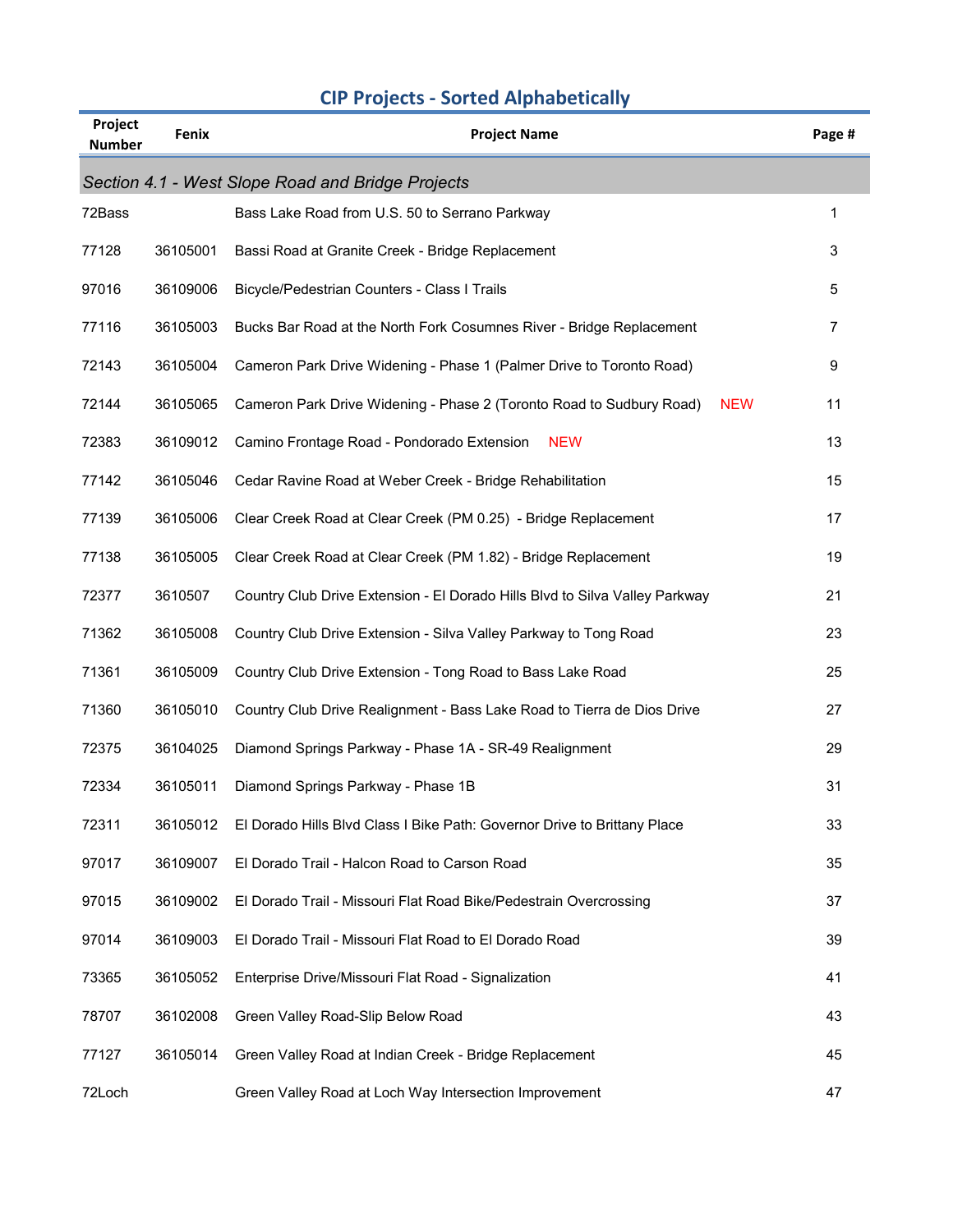| Project<br><b>Number</b> | Fenix    | <b>Project Name</b>                                                                 | Page # |
|--------------------------|----------|-------------------------------------------------------------------------------------|--------|
|                          |          | Section 4.1 - West Slope Road and Bridge Projects - Continued                       |        |
| 77136                    | 36105015 | Green Valley Road at Mound Springs Creek - Bridge Replacement                       | 49     |
| 77109                    | 36105016 | Green Valley Road at Tennessee Creek - Bridge Replacement                           | 51     |
| 77114                    | 36105017 | Green Valley Road at Weber Creek - Bridge Replacement                               | 55     |
| 72376                    | 36105013 | Green Valley Road Widening from County Line to Sophia Parkway                       | 57     |
| GP178                    | 36105018 | Green Valley Road Widening from Francisco to Silva Valley Parkway                   | 59     |
| 77137                    | 36105019 | Greenstone Road at Slate Creek - Bridge Replacement                                 | 61     |
| 77135                    | 36105020 | Hanks Exchange at Squaw Hollow Creek - Bridge Replacement                           | 63     |
| 77125                    | 36105021 | Hazel Valley Road at EID Canal - Bridge Replacement                                 | 65     |
| 71375                    | 36105022 | Headington Road Extension - Missouri Flat Road to El Dorado Road                    | 67     |
| 99455                    | 36209026 | Henningsen Lotus Park Streambank Restoration                                        | 69     |
| 72191                    | 36105023 | Ice House Road Pavement Rehab - Phase 2                                             | 71     |
| 73366                    | 36105053 | Industrial Drive/Missouri Flat Road - Signalization & Realignment                   | 73     |
| 72196                    | 36105061 | Intersection Safety/Pedestrian Safety Improvement                                   | 75     |
| 72197                    | 36105062 | Intersection Safety/Sight Triangle Improvement                                      | 77     |
| 66116                    | 36105024 | Latrobe Connection                                                                  | 79     |
| 99454                    | 36209025 | Latrobe Railroad Track Washout Repairs                                              | 81     |
| 72Latrobe                |          | Latrobe Road - Investment Blvd. to Golden Foothill Parkway/Clubview Drive           | 83     |
| 72312                    | 36105025 | Merrychase and Country Club Drive - Sidewalks and Class II and Class III Bike Paths | 85     |
| OP005                    | 36105026 | Metal Beam Guardrail Installation - Various Locations                               | 87     |
| 72142                    | 36105027 | Missouri Flat Road Widening - China Garden to Pleasant Valley Road/SR49             | 89     |
| 77126                    | 36105028 | Mosquito Road Bridge at South Fork American River - Bridge Replacement              | 91     |
| 77129                    | 36105029 | Mount Murphy Road at South Fork American River - Bridge Replacement                 | 93     |
| 72308                    | 36109008 | New York Creek Trail (East) - Phase 2                                               | 95     |
| 77122                    | 36105030 | Newtown Road at South Fork of Weber Creek - Bridge Replacement                      | 97     |
| 77134                    | 36105031 | Oak Hill Road at Squaw Hollow Creek - Bridge Replacement                            | 99     |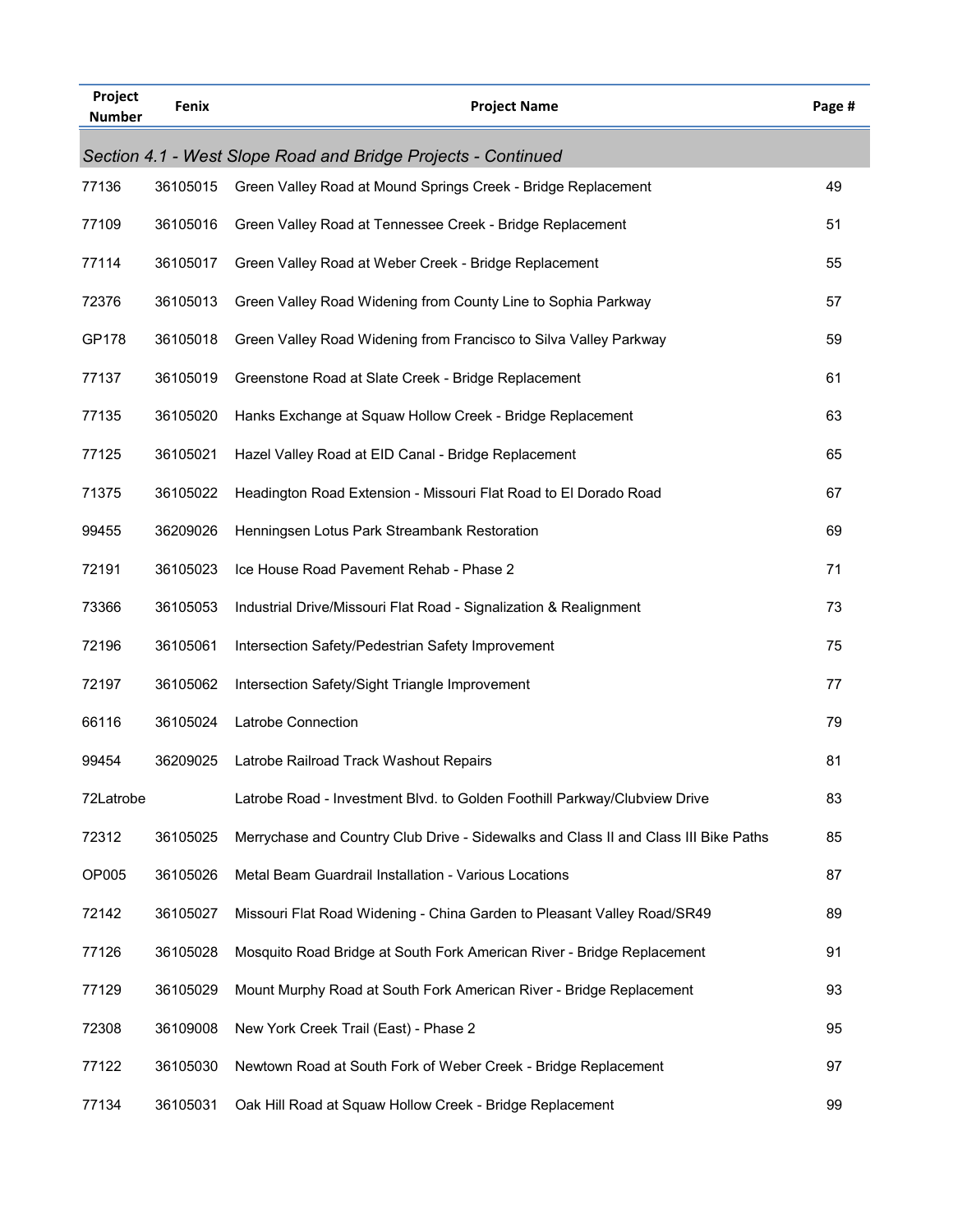| Project<br><b>Number</b> | Fenix    | <b>Project Name</b>                                                                  | Page # |
|--------------------------|----------|--------------------------------------------------------------------------------------|--------|
|                          |          | Section 4.1 - West Slope Road and Bridge Projects - Continued                        |        |
| 97018                    | 36109009 | Ponderosa Class II Bike Lanes and Sidewalk                                           | 101    |
| 97019                    | 36109010 | Pony Express Trail Road (Class II and Pathway)                                       | 103    |
| 72195                    | 36105060 | Road Safety Improvement Various Location                                             | 105    |
| 71324                    | 36105034 | Saratoga Way Extension - Phase 1                                                     | 107    |
| GP147                    | 36105035 | Saratoga Way Extension - Phase 2                                                     | 109    |
| 72313                    | 36109011 | Silva Valley Parkway Class I Bike Path Drainage Improvement                          | 111    |
| 72378                    | 36105036 | Silva Valley Parkway/Harvard Way Intersection Improvements                           | 113    |
| 76108                    | 36105039 | Silver Springs Parkway Offsite (South Segment)                                       | 115    |
| 77115                    | 36105040 | Sly Park Road at Clear Creek Crossing - Bridge Replacement                           | 117    |
| 53118                    | 36109004 | <b>Transit Services Improvements</b>                                                 | 119    |
| GP148                    | 36104018 | U.S. 50 Auxiliary Lane Eastbound - Bass Lake Road to Cambridge Road                  | 121    |
| 53126                    | 36104019 | U.S. 50 Auxiliary Lane Eastbound Cambridge Road to Cameron Park Drive                | 123    |
| 53127                    | 36104020 | U.S. 50 Auxiliary Lane Eastbound - Cameron Park Drive to Ponderosa Road              | 125    |
| 53125                    | 36104017 | U.S. 50 Auxiliary Lane Eastbound - Sacramento County Line to El Dorado<br>Hills Blvd | 127    |
| 53117                    |          | 361004022 U.S. 50 Auxiliary Lane Westbound - Bass Lake Road to Silva Valley Parkway  | 129    |
| 53US50                   |          | U.S. 50 Auxiliary Lane Westbound Cameron Park Drive to Cambridge Road                | 131    |
| 53115                    | 36104021 | U.S. 50 Auxiliary Lane Westbound - El Dorado Hills Blvd IC to Sacramento County Line | 133    |
| 53128                    | 36104024 | U.S. 50 Auxiliary Lane Wetbound - Ponderosa Road to Cameron Park Drive               | 135    |
| 73367                    | 36104030 | U.S. 50 /Bass Lake Rd Eastbound Off Ramp Signalization                               | 137    |
| 71330                    | 36104005 | U.S. 50 /Bass Lake Road Interchange Improvements                                     | 139    |
| 71332                    | 36104006 | U.S. 50 / Cambridge Road Interchange Improvements                                    | 141    |
| 72361                    | 36104007 | U.S. 50 / Cameron Park Drive Interchange Improvements                                | 143    |
| 71319                    | 36104015 | U.S. 50 / Camino Area Safety Project                                                 | 145    |
| 71323                    | 36104001 | U.S. 50 /El Dorado Hills Blvd Interchange Improvements - Phase 2B                    | 147    |
| 71347                    | 36104011 | U.S. 50 /El Dorado Road Interchange Improvements - Phase 1                           | 149    |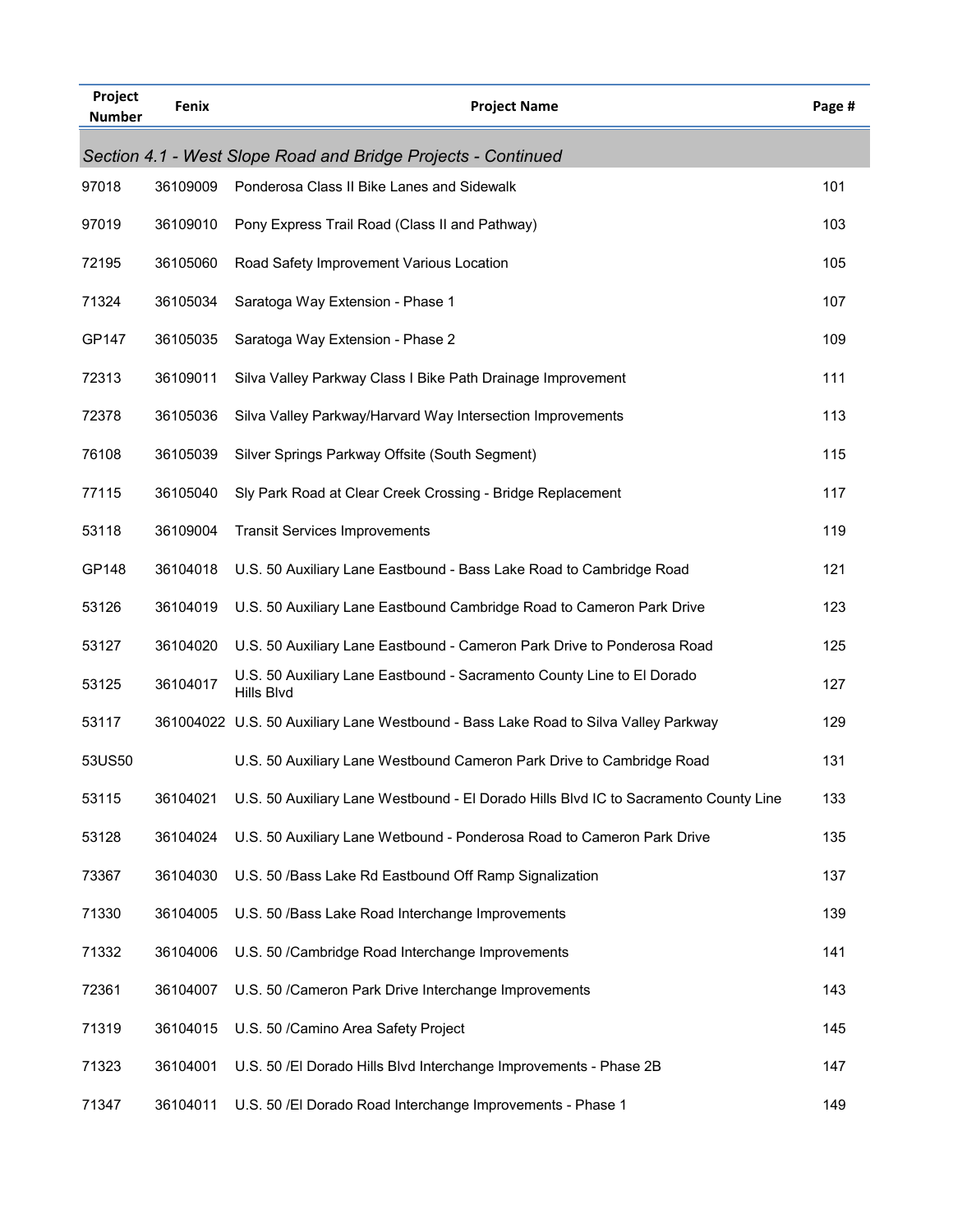| Project<br><b>Number</b> | Fenix    | <b>Project Name</b>                                                                                        | Page # |
|--------------------------|----------|------------------------------------------------------------------------------------------------------------|--------|
|                          |          | Section 4.1 - West Slope Road and Bridge Projects - Continued                                              |        |
| 71376                    | 36104012 | U.S. 50 /El Dorado Road Interchange Improvements - Phase 2                                                 | 151    |
| 71359                    | 36104013 | U.S. 50 /Missouri Flat Road Interchange - Phase 1B.2                                                       | 153    |
| 71346                    | 36104014 | U.S. 50 / Missouri Flat Road Interchange Improvements - Phase 1C Riparian Restoration                      | 155    |
| 71338                    | 36104008 | U.S. 50 /Ponderosa Road Interchange - Durock Road Realignment                                              | 157    |
| 71339                    | 36104009 | U.S. 50 /Ponderosa Road Interchange - North Shingle Road Realignment                                       | 159    |
| 71333                    | 36104010 | U.S. 50 /Ponderosa Road/South Shingle Road Interchange Improvements                                        | 161    |
| 71328                    | 36104002 | U.S. 50 /Silva Valley Parkway Interchange - Phase 1                                                        | 163    |
| 71368                    | 36104003 | U.S. 50 / Silva Valley Parkway Interchange Phase 1 Landscape                                               | 165    |
| 71345                    | 36104004 | U.S. 50 / Silva Valley Parkway Interchange - Phase 2 - On Ramps and Auxiliary<br>Lanes on U.S. 50          | 167    |
| 78711                    | 36102025 | White Meadows Rd - Slide Dumped On And Shifted Road                                                        | 169    |
| 72381                    | 36105041 | White Rock Road Widening (2 to 4 lanes) - Manchester Drive to Sacramento County Line                       | 171    |
| 72374                    | 36105042 | White Rock Road Widening (2 to 4 lanes) - Monte Verde Drive to U.S. 50/Silva Valley<br>Parkway Interchange | 173    |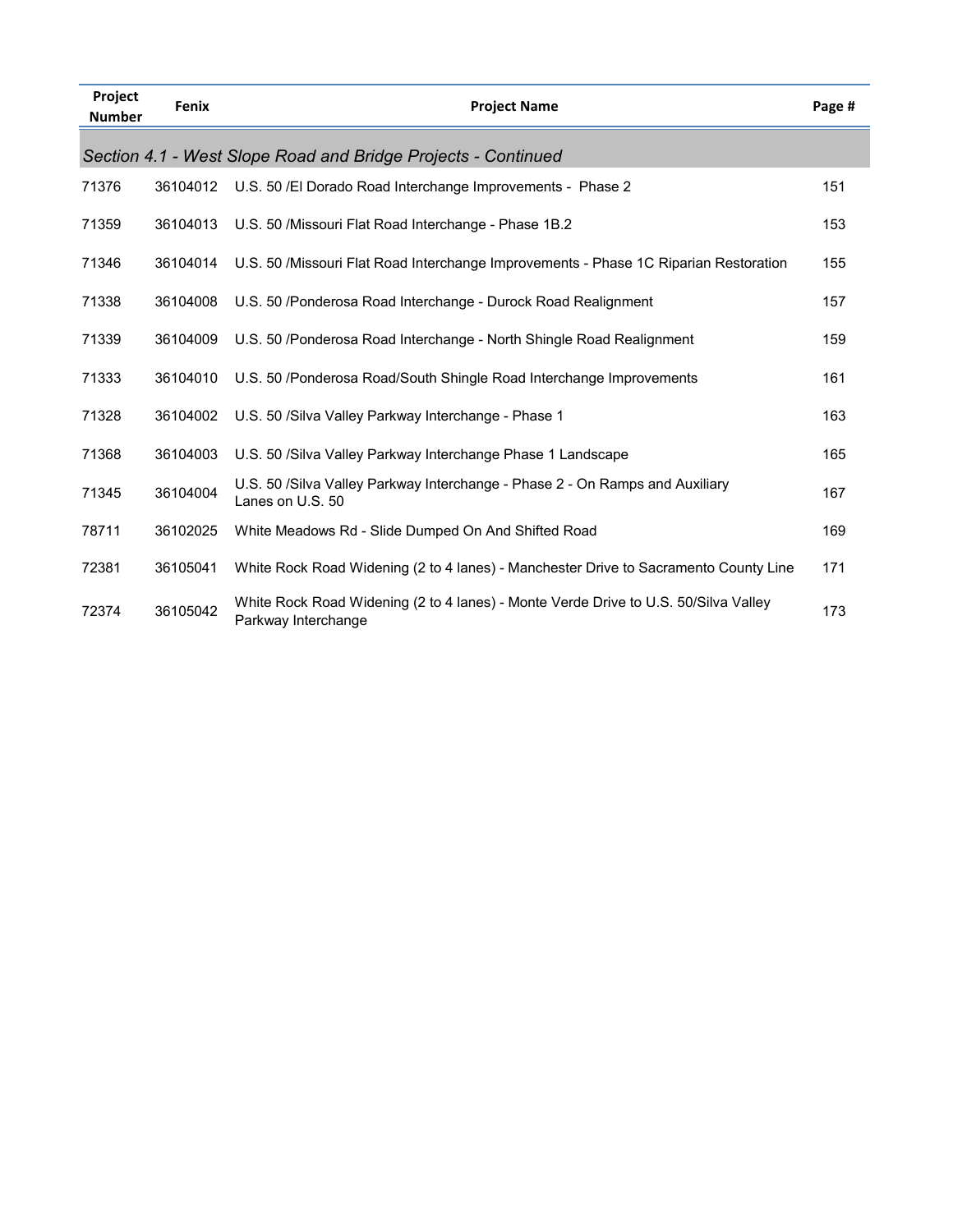| Project<br><b>Number</b> | Fenix | <b>Project Name</b>                                          | Page # |
|--------------------------|-------|--------------------------------------------------------------|--------|
|                          |       | Section 4.1A - Program Summaries                             |        |
| <b>Bridge Match</b>      |       | Bridge Program Match                                         | 175    |
| Affordable               |       | Affordable Housing TIM Fee Reserve                           | 176    |
| <b>RDMAINT</b>           |       | Road Maintenance                                             | 177    |
| Appr Reimb EDH           |       | Approved Reimbursement Agreements - El Dorado Hills TIM      | 178    |
| Appr Reimb SVI           |       | Approved Reimbursement Agreements - Silva Valley Interchange | 179    |
| Appr Reimb TIM           |       | Approved Reimbursement Agreements - TIM Zones 1-7            | 180    |
| Pend Reimb EDH           |       | Pending Reimbursement Agreements - El Dorado Hills TIM       | 181    |
| Pend Reimb TIM           |       | Pending Reimbursement Agreements - TIM Zones 1-7             | 182    |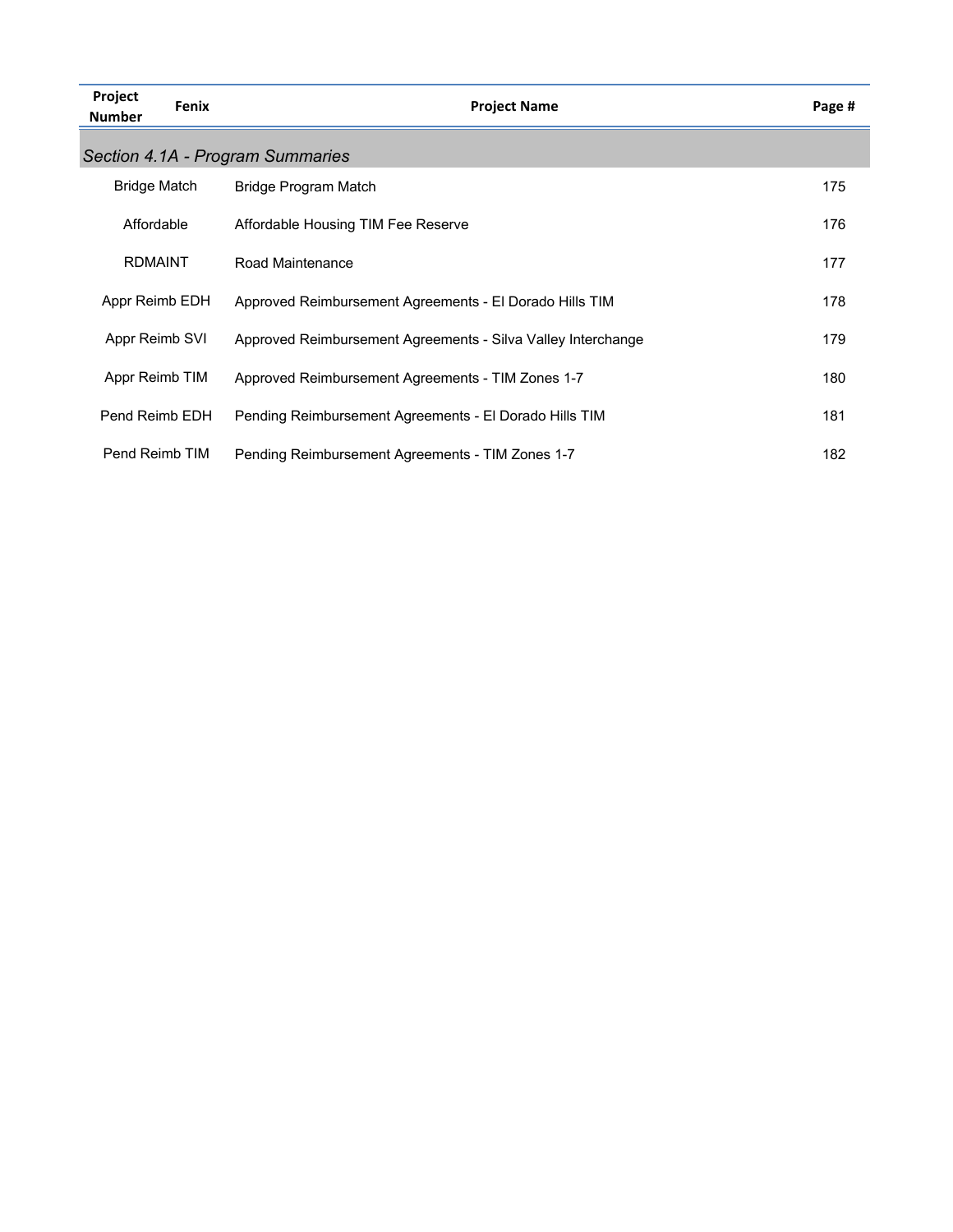| Project<br><b>Number</b> | Fenix    | <b>Project Name</b>                                                      | Page #       |
|--------------------------|----------|--------------------------------------------------------------------------|--------------|
|                          |          | Section 4.2 - Tahoe EIP Projects                                         |              |
| 95199                    | 36107021 | Apache Avenue Pedestrian Safety and Connectivity                         | $\mathbf{1}$ |
| 72380                    | 36104016 | Apache Avenue/U.S. 50 Intersection Improvement Project                   | 3            |
| 95174                    | 36107011 | Chiapa Erosion Control Project                                           | 5            |
| 95187                    | 36107018 | Cold Creek Fisheries Project                                             | 9            |
| 95191                    | 36107009 | Country Club Heights Erosion Control Project                             | 11           |
| 95157                    | 36107003 | County Service Are (CSA) #5 Erosion Control Project                      | 15           |
| 95197                    | 36107019 | Deleware Water Quality Project                                           | 19           |
| 72194                    | 36105050 | Fallen Leaf Road Pavement Rehabilitation and Recreational Access Project | 21           |
| 95180                    | 36107014 | Glenridge Erosion Control Project                                        | 23           |
| 72198                    | 36105063 | <b>Guardrail Upgrades Tahoe</b>                                          | 27           |
| 95708                    | 36107010 | Highway 89 Class I Trail                                                 | 29           |
| 95179                    | 36101007 | Meyers Stream Enviornmenta Zone/Erosion Control Project                  | 31           |
| 95166                    | 36107012 | North Upper Truckee SEZ Restoration Project                              | 35           |
| 95177                    | 36107016 | <b>Oflyng Water Quality Project</b>                                      | 37           |
| 72379                    | 36104026 | Pioneer Trail/U.S. 50 Intersection Safety Improvement                    | 41           |
| 95117                    | 36107017 | San Bernardino Class I Bike Path Project                                 | 45           |
| 95198                    | 36107020 | San Bernardino Water Quality Project                                     | 47           |
| 95200                    | 36107022 | South Tahoe Gereenway Shared Use Trail                                   | 49           |
| 95168                    | 36107013 | South Upper Truckee Erosion Control Project                              | 51           |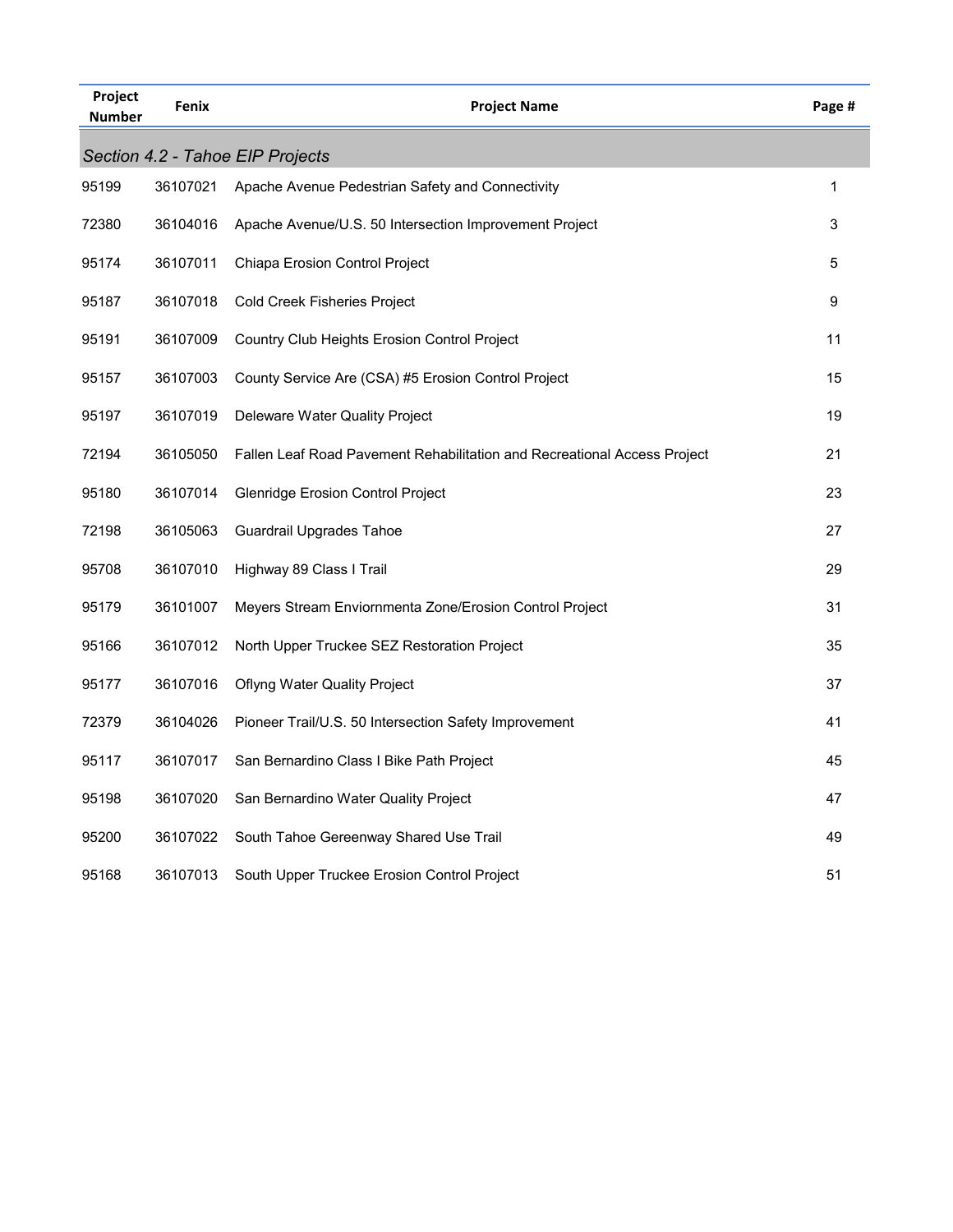| Project<br><b>Number</b> | Fenix    | <b>Project Name</b>                                                                                  | Page # |
|--------------------------|----------|------------------------------------------------------------------------------------------------------|--------|
|                          |          | Section 4.3A - Georgetown Airport Projects                                                           |        |
| 93523                    | 35402001 | Airport Layout Plan 2024 Update Georgetown                                                           | 1      |
| 93520                    | 35402006 | Construction of AWOS                                                                                 | 3      |
| 93535                    | 35402005 | Crack Seal and Remark Runway, Taxiways, Aprons and T-Hangar Taxilanes                                | 5      |
| 93527                    | 35402004 | Crack Seal, Joint Seal & Mark Runway, Taxiways, Aprons & T-Hangar Taxilanes;<br>Change Runway End ID | 7      |
| GT-<br>Beacon            | 35402010 | New Airport Beacon at the Georgtown Airport                                                          | 9      |
| 93503                    | 35402002 | <b>Obstruction Survey</b>                                                                            | 11     |
| 93536                    | 35402007 | Relocate Taxiway A Connector                                                                         | 13     |
| 93537                    | 35402008 | Runway Pavement Closure for Runway Safety Area                                                       | 15     |
| 93538                    | 35402009 | Runway Protection Zone Land Acquisition                                                              | 17     |

## *Section 4.3B - Placerville Airport Projects*

| 93134 | 35401008 | Airport Beacon (Replacement) at the Placerville Airport                               | 19 |
|-------|----------|---------------------------------------------------------------------------------------|----|
| 93132 | 35401001 | Airport Layout Plan Update and Obstruction Survey                                     | 21 |
| 93121 | 35401005 | AWOS III at the Placervile Airport (Design)                                           | 23 |
| 93133 | 35401004 | Crack Seal Seal Coat & Remark Runway 5-23, Taxiways, Aprons and T-Hangar<br>Taxilanes | 25 |
| 93130 | 35401003 | Taxiway Edge Lights                                                                   | 27 |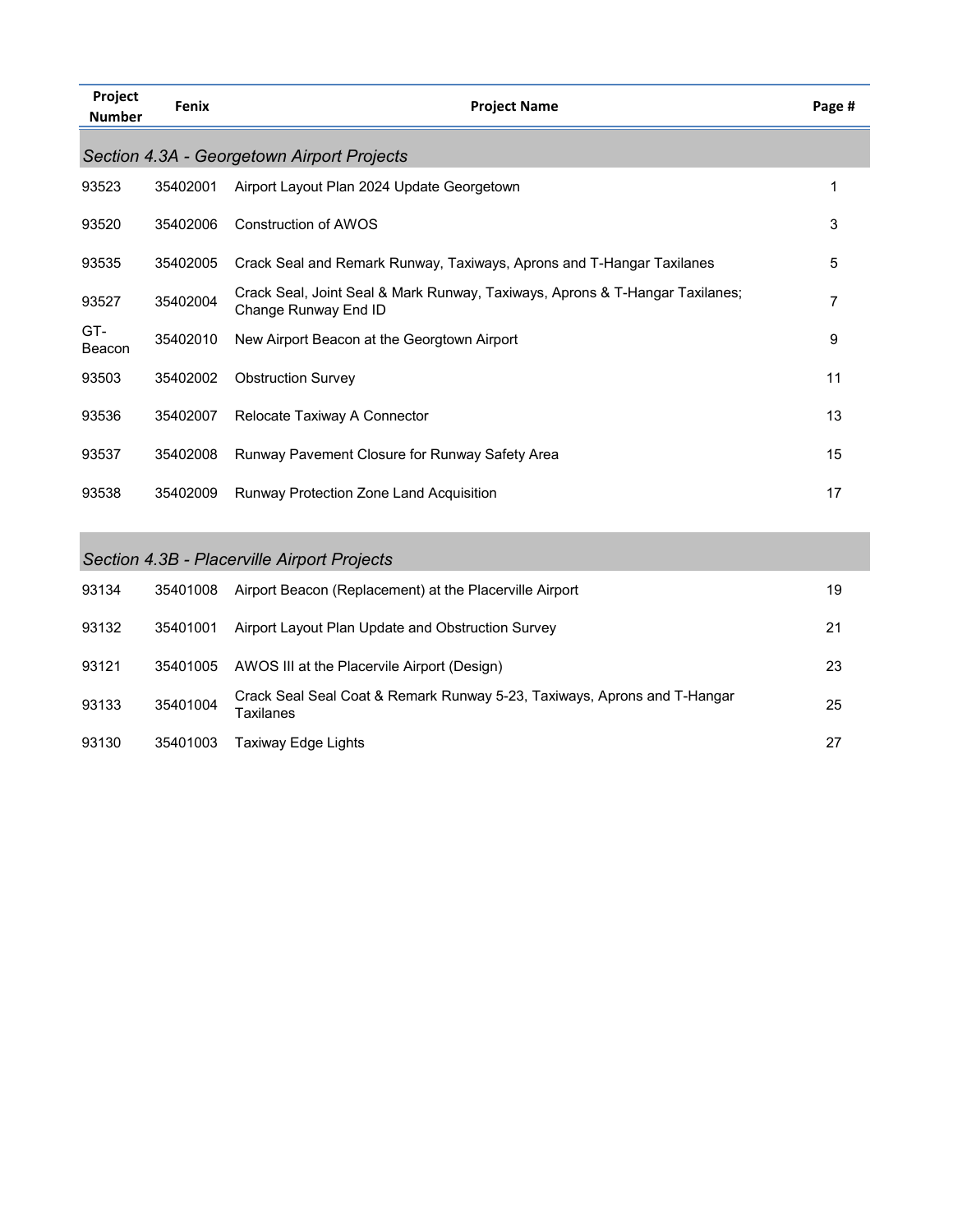| Project<br><b>Number</b> | Fenix    | <b>Project Name</b>                                          | Page # |
|--------------------------|----------|--------------------------------------------------------------|--------|
|                          |          | Section 4.4 - Transportation Facilities Improvement Projects |        |
| 81134                    |          | Headington Wash Rack Facility Project                        |        |
|                          |          | Section 4.5 - Capital Overlay and Rehabilitation Projects    |        |
| 72193                    | 36105049 | Overlay - El Dorado Hills Blvd.                              |        |
| 72192                    | 36105048 | Overlay - Elks Club Drive                                    | 3      |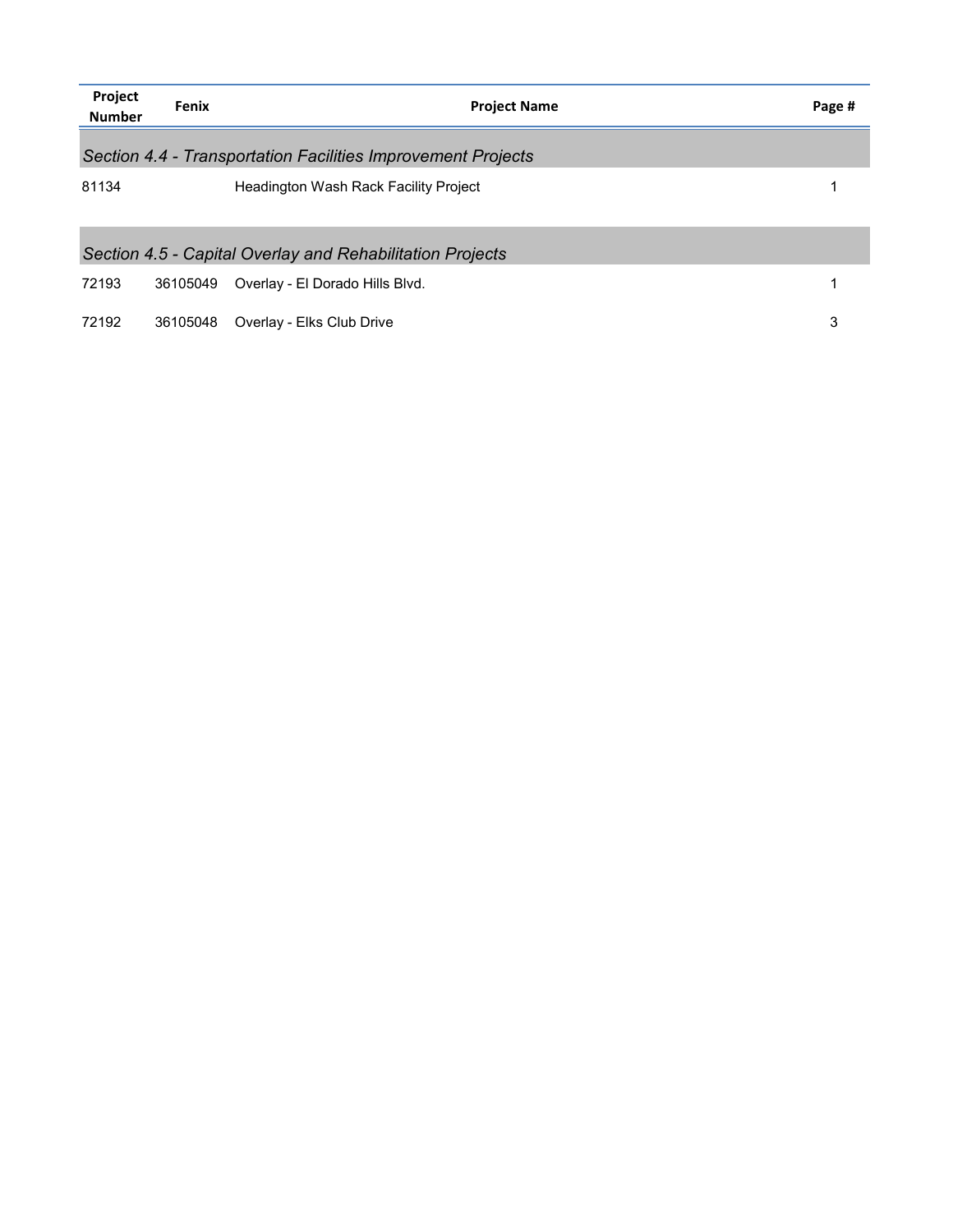|  |  | <b>CIP Projects - Sorted Numerically</b> |
|--|--|------------------------------------------|
|--|--|------------------------------------------|

| Project<br><b>Number</b> | <b>Fenix</b> | <b>Project Name</b>                                                                              | Page # |
|--------------------------|--------------|--------------------------------------------------------------------------------------------------|--------|
|                          |              | Section 4.1 - West Slope Road and Bridge Projects                                                |        |
| 53115                    | 36104021     | U.S. 50 Auxiliary Lane Westbound - El Dorado Hills Blvd IC to Sacramento County Line             | 121    |
| 53117                    |              | 361004022 U.S. 50 Auxiliary Lane Westbound - Bass Lake Road to Silva Valley Parkway              | 153    |
| 53118                    | 36109004     | <b>Transit Services Improvements</b>                                                             | 117    |
| 53125                    | 36104017     | U.S. 50 Auxiliary Lane Eastbound - Sacramento County Line to El Dorado<br>Hills Blvd             | 149    |
| 53126                    | 36104019     | U.S. 50 Auxiliary Lane Eastbound Cambridge Road to Cameron Park Drive                            | 145    |
| 53127                    | 36104020     | U.S. 50 Auxiliary Lane Eastbound - Cameron Park Drive to Ponderosa Road                          | 147    |
| 53128                    | 36104024     | U.S. 50 Auxiliary Lane Wetbound - Ponderosa Road to Cameron Park Drive                           | 151    |
| 66116                    | 36105024     | Latrobe Connection                                                                               | 77     |
| 71319                    | 36104015     | U.S. 50 / Camino Area Safety Project                                                             | 137    |
| 71323                    | 36104001     | U.S. 50 /El Dorado Hills Boulevard Interchange Improvements - Phase 2B                           | 127    |
| 71324                    | 36105034     | Saratoga Way Extension - Phase 1                                                                 | 105    |
| 71328                    | 36104002     | U.S. 50 /Silva Valley Parkway Interchange - Phase 1                                              | 131    |
| 71330                    | 36104005     | U.S. 50 /Bass Lake Road Interchange Improvements                                                 | 123    |
| 71332                    | 36104006     | U.S. 50/Cambridge Road Interchange Improvements                                                  | 125    |
| 71333                    | 36104010     | U.S. 50 /Ponderosa Road/South Shingle Road Interchange Improvements                              | 143    |
| 71338                    | 36104008     | U.S. 50 /Ponderosa Road Interchange - Durock Road Realignment                                    | 159    |
| 71339                    | 36104009     | U.S. 50 /Ponderosa Road Interchange - North Shingle Road Realignment                             | 161    |
| 71345                    | 36104004     | U.S. 50 /Silva Valley Parkway Interchange - Phase 2 - On Ramps and Auxiliary<br>Lanes on U.S. 50 | 165    |
| 71346                    | 36104014     | U.S. 50 / Missouri Flat Road Interchange Improvements - Phase 1C Riparian Restoration            | 157    |
| 71347                    | 36104011     | U.S. 50 /El Dorado Road Interchange Improvements - Phase 1                                       | 139    |
| 71359                    | 36104013     | U.S. 50 /Missouri Flat Road Interchange - Phase 1B.2                                             | 129    |
| 71360                    | 36105010     | Country Club Drive Realignment - Bass Lake Road to Tierra de Dios Drive                          | 25     |
| 71361                    | 36105009     | Country Club Drive Extension - Tong Road to Bass Lake Road                                       | 23     |
| 71362                    | 36105008     | Country Club Drive Extension - Silva Valley Parkway to Tong Road                                 | 21     |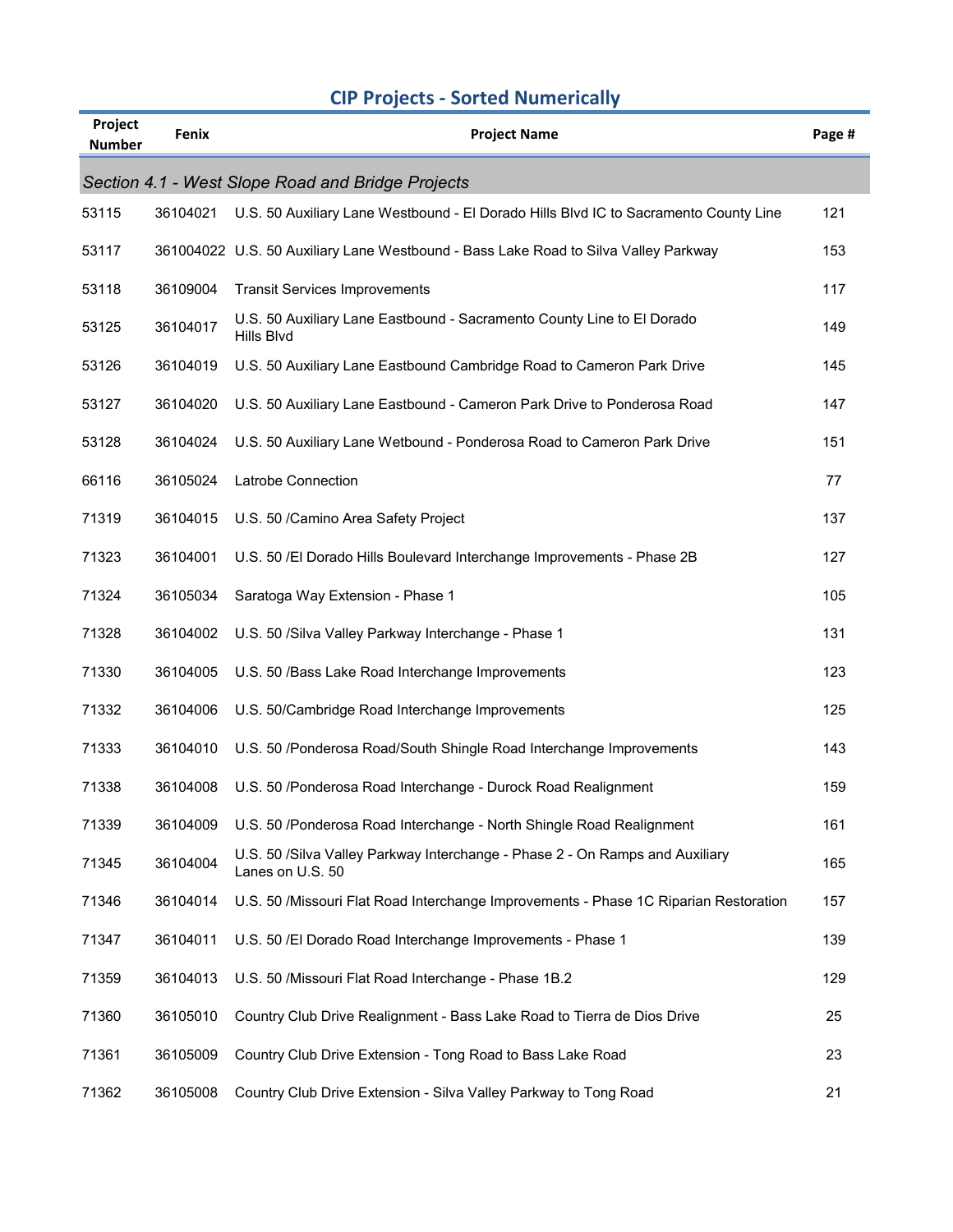|       |          | Section 4.1 - West Slope Road and Bridge Projects - Continued                                              |     |
|-------|----------|------------------------------------------------------------------------------------------------------------|-----|
| 71368 | 36104003 | U.S. 50 /Silva Valley Parkway Interchange Phase 1 Landscape                                                | 133 |
| 71375 | 36105022 | Headington Road Extension - Missouri Flat Road to El Dorado Road                                           | 65  |
| 71376 | 36104012 | U.S. 50 / El Dorado Road Interchange Phase 2                                                               | 141 |
| 72142 | 36105027 | Missouri Flat Road Widening - China Garden to Pleasant Valley Road/SR49                                    | 87  |
| 72143 | 36105004 | Cameron Park Drive Widening - Phase 1 (Palmer Drive to Toronto Road)                                       | 7   |
| 72144 | 36105065 | Cameron Park Drive Widening - Phase 2 (Toronto Road to Sudbury Road)<br><b>NEW</b>                         | 9   |
| 72191 | 36105023 | Ice House Road Pavement Rehab - Phase 2                                                                    | 69  |
| 72195 | 36105060 | Road Safety Improvement Various Location                                                                   | 103 |
| 72196 | 36105061 | Intersection Safety/Pedestrian Safety Improvement                                                          | 73  |
| 72197 | 36105062 | Intersection Safety/Sight Triangle Improvement                                                             | 75  |
| 72308 | 36109008 | New York Creek Trail (East) - Phase 2                                                                      | 93  |
| 72311 | 36105012 | El Dorado Hills Blvd Class I Bike Path: Governor Drive to Brittany Place                                   | 33  |
| 72312 | 36105025 | Merrychase and Country Club Drive - Sidewalks and Class II and Class III Bike Paths                        | 83  |
| 72313 | 36109011 | Silva Valley Parkway Class I Bike Path Drainage Improvement                                                | 111 |
| 72334 | 36105011 | Diamond Springs Parkway - Phase 1B                                                                         | 27  |
| 72361 | 36104007 | U.S. 50 / Cameron Park Drive Interchange Improvements                                                      | 135 |
| 72374 | 36105042 | White Rock Road Widening (2 to 4 lanes) - Monte Verde Drive to U.S. 50/Silva Valley<br>Parkway Interchange | 171 |
| 72375 | 36104025 | Diamond Springs Parkway - Phase 1A - SR-49 Realignment                                                     | 29  |
| 72376 | 36105013 | Green Valley Road Widening from County Line to Sophia Parkway                                              | 43  |
| 72377 | 3610507  | Country Club Drive Extension - El Dorado Hills Blvd to Silva Valley Parkway                                | 19  |
| 72378 | 36105036 | Silva Valley Parkway/Harvard Way Intersection Improvements                                                 | 109 |
| 72381 | 36105041 | White Rock Road Widening (2 to 4 lanes) - Manchester Drive to Sacramento County Line                       | 173 |
| 72383 | 36109012 | Camino Frontage Road - Pondorado Extension<br><b>NEW</b>                                                   | 11  |
| 73365 | 36105052 | Enterprise Drive/Missouri Flat Road - Signalization                                                        | 39  |
| 73366 | 36105053 | Industrial Drive/Missouri Flat Road - Signalization & Realignment                                          | 71  |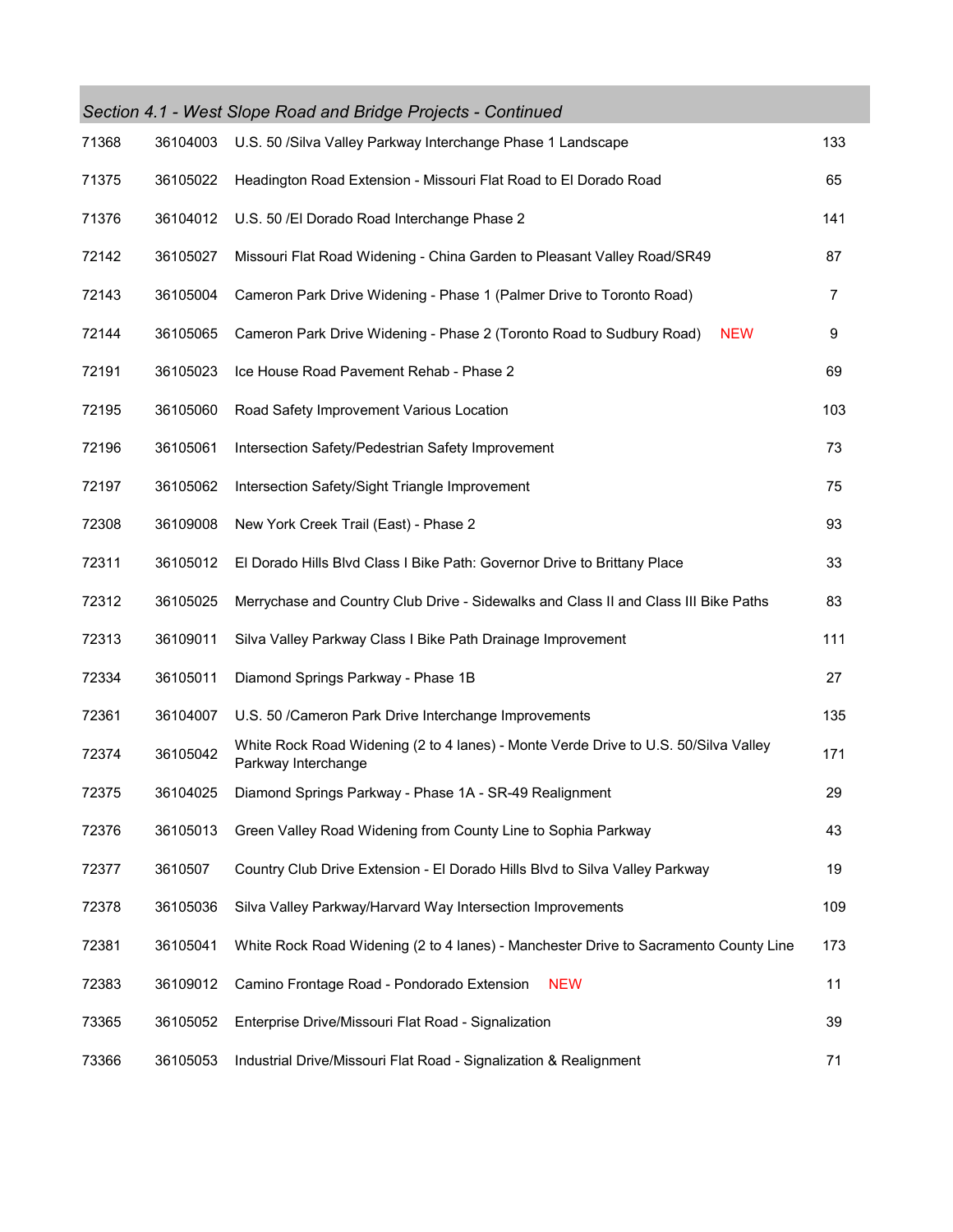|       |          | Section 4.1 - West Slope Road and Bridge Projects - Continued          |     |
|-------|----------|------------------------------------------------------------------------|-----|
| 73367 | 36104030 | U.S. 50 /Bass Lake Rd East Bound Off Ramp Signalization                | 163 |
| 76108 | 36105039 | Silver Springs Parkway Offsite (South Segment)                         | 113 |
| 77109 | 36105016 | Green Valley Road at Tennessee Creek - Bridge Replacement              | 51  |
| 77114 | 36105017 | Green Valley Road at Weber Creek - Bridge Replacement                  | 55  |
| 77115 | 36105040 | Sly Park Road at Clear Creek Crossing - Bridge Replacement             | 115 |
| 77116 | 36105003 | Bucks Bar Road at the North Fork Cosumnes River - Bridge Replacement   | 5   |
| 77122 | 36105030 | Newtown Road at South Fork of Weber Creek - Bridge Replacement         | 95  |
| 77125 | 36105021 | Hazel Valley Road at EID Canal - Bridge Replacement                    | 63  |
| 77126 | 36105028 | Mosquito Road Bridge at South Fork American River - Bridge Replacement | 89  |
| 77127 | 36105014 | Green Valley Road at Indian Creek - Bridge Replacement                 | 45  |
| 77128 | 36105001 | Bassi Road at Granite Creek - Bridge Replacement                       | 1   |
| 77129 | 36105029 | Mount Murphy Road at South Fork American River - Bridge Replacement    | 91  |
| 77134 | 36105031 | Oak Hill Road at Squaw Hollow Creek - Bridge Replacement               | 97  |
| 77135 | 36105020 | Hanks Exchange at Squaw Hollow Creek - Bridge Replacement              | 61  |
| 77136 | 36105015 | Green Valley Road at Mound Springs Creek - Bridge Replacement          | 49  |
| 77137 | 36105019 | Greenstone Road at Slate Creek - Bridge Replacement                    | 59  |
| 77138 | 36105005 | Clear Creek Road at Clear Creek (PM 1.82) - Bridge Replacement         | 17  |
| 77139 | 36105006 | Clear Creek Road at Clear Creek (PM 0.25) - Bridge Replacement         | 15  |
| 77142 | 36105046 | Cedar Ravine Road at Weber Creek - Bridge Rehabilitation               | 13  |
| 78707 | 36102008 | Green Valley Road-Slip Below Road                                      | 41  |
| 78711 | 36102025 | White Meadows Rd - Slide Dumped On And Shifted Road                    | 169 |
| 97014 | 36109003 | El Dorado Trail - Missouri Flat Road to El Dorado Road                 | 31  |
| 97015 | 36109002 | El Dorado Trail - Missouri Flat Road Bike/Pedestrain Overcrossing      | 37  |
| 97016 | 36109006 | Bicycle/Pedestrian Counters - Class I Trails                           | 3   |
| 97017 | 36109007 | El Dorado Trail - Halcon to Carson Road                                | 35  |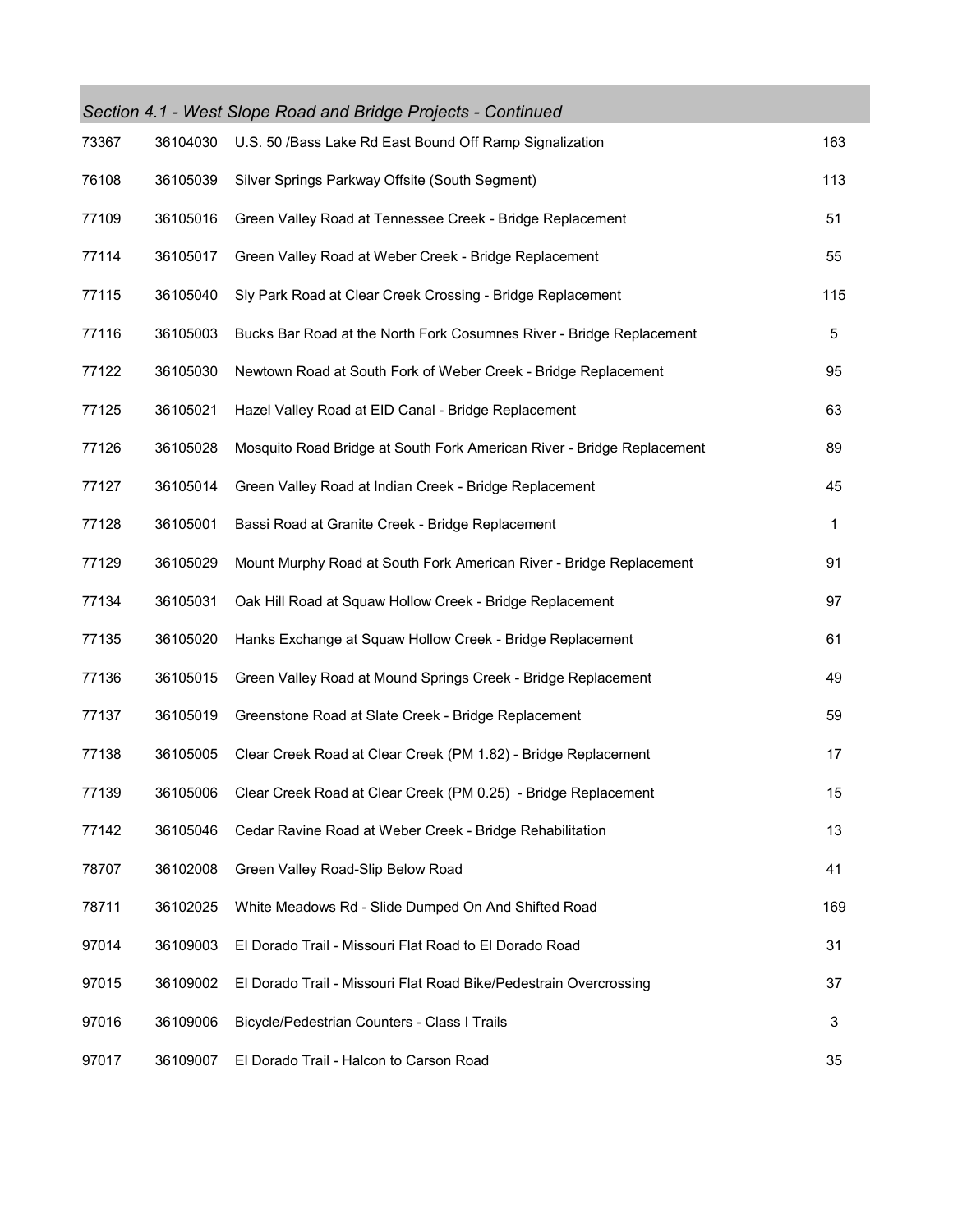| Section 4.1 - West Slope Road and Bridge Projects - Continued |          |                                                                           |     |  |  |
|---------------------------------------------------------------|----------|---------------------------------------------------------------------------|-----|--|--|
| 97018                                                         | 36109009 | Ponderosa Class II Bike Lanes and Sidewalk                                | 99  |  |  |
| 97019                                                         | 36109010 | Pony Express Trail Road (Class II and Pathway)                            | 101 |  |  |
| 99454                                                         | 36209025 | Latrobe Railroad Track Washout Repairs                                    | 79  |  |  |
| 99455                                                         | 36209026 | Henningsen Lotus Park Streambank Restoration                              | 67  |  |  |
| 53US50                                                        |          | U.S. 50 Auxiliary Lane Westbound Cameron Park Drive to Cambridge Road     | 155 |  |  |
| 72Bass                                                        |          | Bass Lake Road from U.S. 50 to Serrano Parkway                            | 167 |  |  |
| 72Latrobe                                                     |          | Latrobe Road - Investment Blvd. to Golden Foothill Parkway/Clubview Drive | 81  |  |  |
| 72Loch                                                        |          | Green Valley Road at Loch Way Intersection Improvement                    | 47  |  |  |
| GP147                                                         | 36105035 | Saratoga Way Extension - Phase 2                                          | 107 |  |  |
| GP148                                                         | 36104018 | U.S. 50 Auxiliary Lane Eastbound - Bass Lake Road to Cambridge Road       | 119 |  |  |
| GP178                                                         | 36105018 | Green Valley Road Widening from Francisco to Silva Valley Parkway         | 57  |  |  |
| OP005                                                         | 36105026 | Metal Beam Guardrail Installation - Various Locations                     | 85  |  |  |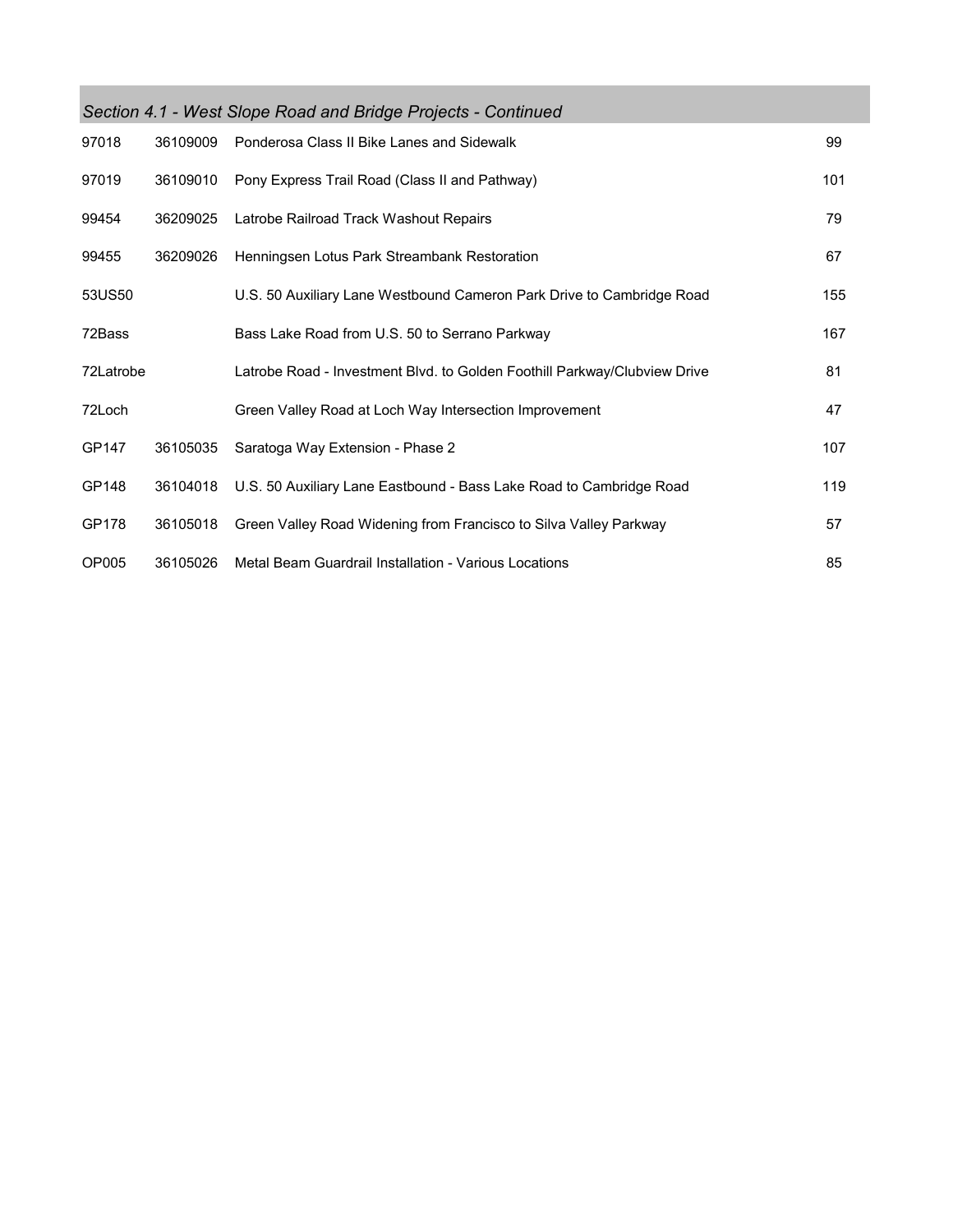#### *Section 4.1A - Program Summaries*

| <b>Bridge Match</b> | Bridge Program Match                                         | 175 |
|---------------------|--------------------------------------------------------------|-----|
| Affordable          | Affordable Housing TIM Fee Reserve                           | 176 |
| <b>RDMAINT</b>      | Road Maintenance                                             | 177 |
| Appr Reimb EDH      | Approved Reimbursement Agreements - El Dorado Hills TIM      | 178 |
| Appr Reimb SVI      | Approved Reimbursement Agreements - Silva Valley Interchange | 179 |
| Appr Reimb TIM      | Approved Reimbursement Agreements - TIM Zones 1-7            | 180 |
| Pend Reimb EDH      | Pending Reimbursement Agreements - El Dorado Hills TIM       | 181 |
| Pend Reimb TIM      | Pending Reimbursement Agreements - TIM Zones 1-7             | 182 |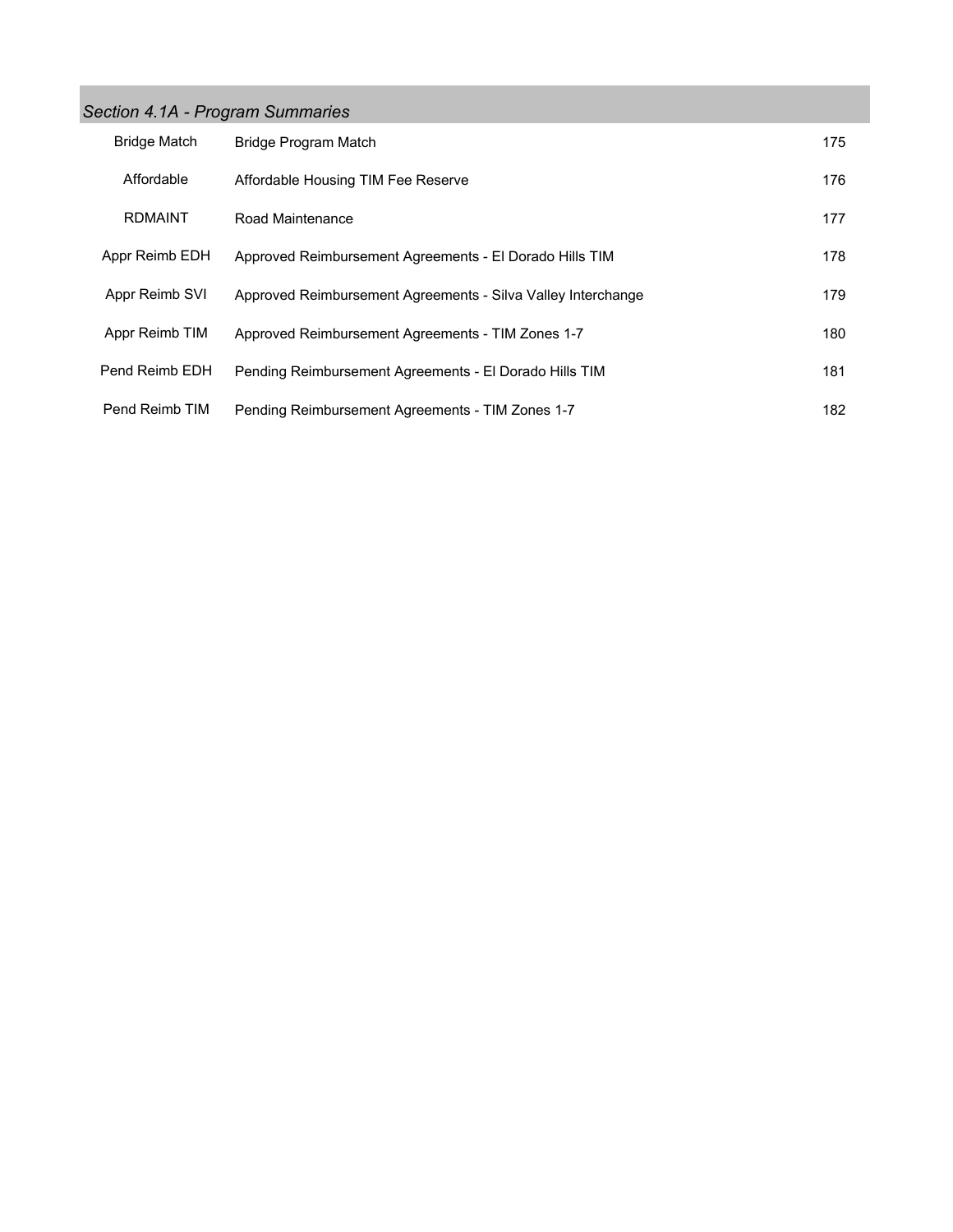|       |          | Section 4.2 - Tahoe EIP Projects                                         |                           |
|-------|----------|--------------------------------------------------------------------------|---------------------------|
| 72194 | 36105050 | Fallen Leaf Road Pavement Rehabilitation and Recreational Access Project | 21                        |
| 72198 | 36105063 | <b>Guardrail Upgrades Tahoe</b>                                          | 27                        |
| 72379 | 36104026 | Pioneer Trail/U.S. 50 Intersection Safety Improvement                    | 41                        |
| 72380 | 36104016 | Apache Avenue/U.S. 50 Intersection Improvement Project                   | $\ensuremath{\mathsf{3}}$ |
| 95117 | 36107017 | San Bernardino Class I Bike Path Project                                 | 45                        |
| 95157 | 36107003 | County Service Are (CSA) #5 Erosion Control Project                      | 15                        |
| 95166 | 36107012 | North Upper Truckee SEZ Restoration Project                              | 35                        |
| 95168 | 36107013 | South Upper Truckee Erosion Control Project                              | 51                        |
| 95174 | 36107011 | Chiapa Erosion Control Project                                           | 5                         |
| 95177 | 36107016 | <b>Oflyng Water Quality Project</b>                                      | 37                        |
| 95179 | 36101007 | Meyers Stream Enviornmenta Zone/Erosion Control Project                  | 31                        |
| 95180 | 36107014 | <b>Glenridge Erosion Control Project</b>                                 | 23                        |
| 95187 | 36107018 | Cold Creek Fisheries Project                                             | 9                         |
| 95191 | 36107009 | Country Club Heights Erosion Control Project                             | 11                        |
| 95197 | 36107019 | Deleware Water Quality Project                                           | 19                        |
| 95198 | 36107020 | San Bernardino Water Quality Project                                     | 47                        |
| 95199 | 36107021 | Apache Avenue Pedestrian Safety and Connectivity                         | 1                         |
| 95200 | 36107022 | South Tahoe Gereenway Shared Use Trail                                   | 49                        |
| 95708 | 36107010 | Highway 89 Class I Trail                                                 | 29                        |

**The Co**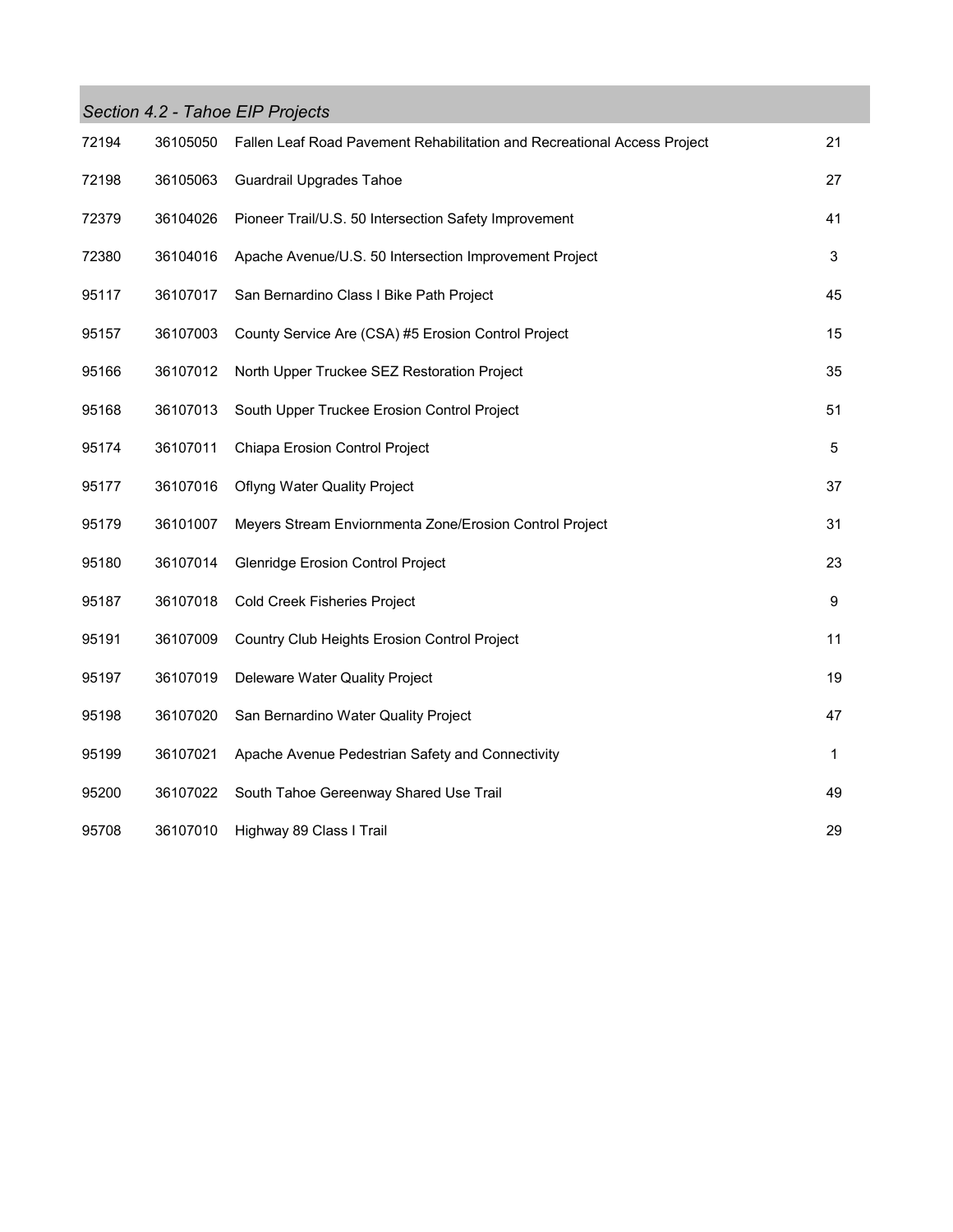| Section 4.3A - Georgetown Airport Projects |                    |                                                                                     |    |  |  |
|--------------------------------------------|--------------------|-------------------------------------------------------------------------------------|----|--|--|
| 93503                                      | 35402002           | <b>Obstruction Survey</b>                                                           | 11 |  |  |
| 93520                                      | 35402006           | Construction of AWOS                                                                | 3  |  |  |
| 93523                                      | 35402001           | Airport Layout Plan 2024 Update Georgetown                                          | 1  |  |  |
| 93527                                      | 35402004           | Crack Seal, Joint Seal & Mark Runway, Taxiways, Aprons & T-Hangar Taxilanes; Change | 7  |  |  |
| 93535                                      | 35402005           | Crack Seal and Remark Runway, Taxiways, Aprons and T-Hangar Taxilanes               | 5  |  |  |
| 93536                                      | 35402007           | Relocate Taxiway A Connector                                                        | 13 |  |  |
| 93537                                      | 35402008           | Runway Pavement Closure for Runway Safety Area                                      | 15 |  |  |
| 93538                                      | 35402009           | <b>Runway Protection Zone Land Acquisition</b>                                      | 17 |  |  |
|                                            | GT-Beacor 35402010 | New Airport Beacon at the Georgtown Airport                                         | 9  |  |  |

# *Section 4.3B - Placerville Airport Projects*

| 93121 | 35401005 | AWOS III at the Placervile Airport (Design)                                        | 23 |
|-------|----------|------------------------------------------------------------------------------------|----|
| 93130 | 35401003 | Taxiway Edge Lights                                                                | 27 |
| 93132 | 35401001 | Airport Layout Plan Update and Obstruction Survey                                  | 21 |
| 93133 | 35401004 | Crack Seal Seal Coat & Remark Runway 5-23, Taxiways, Aprons and T-Hangar Taxilanes | 25 |
| 93134 | 35401008 | Airport Beacon (Replacement) at the Placerville Airport                            | 19 |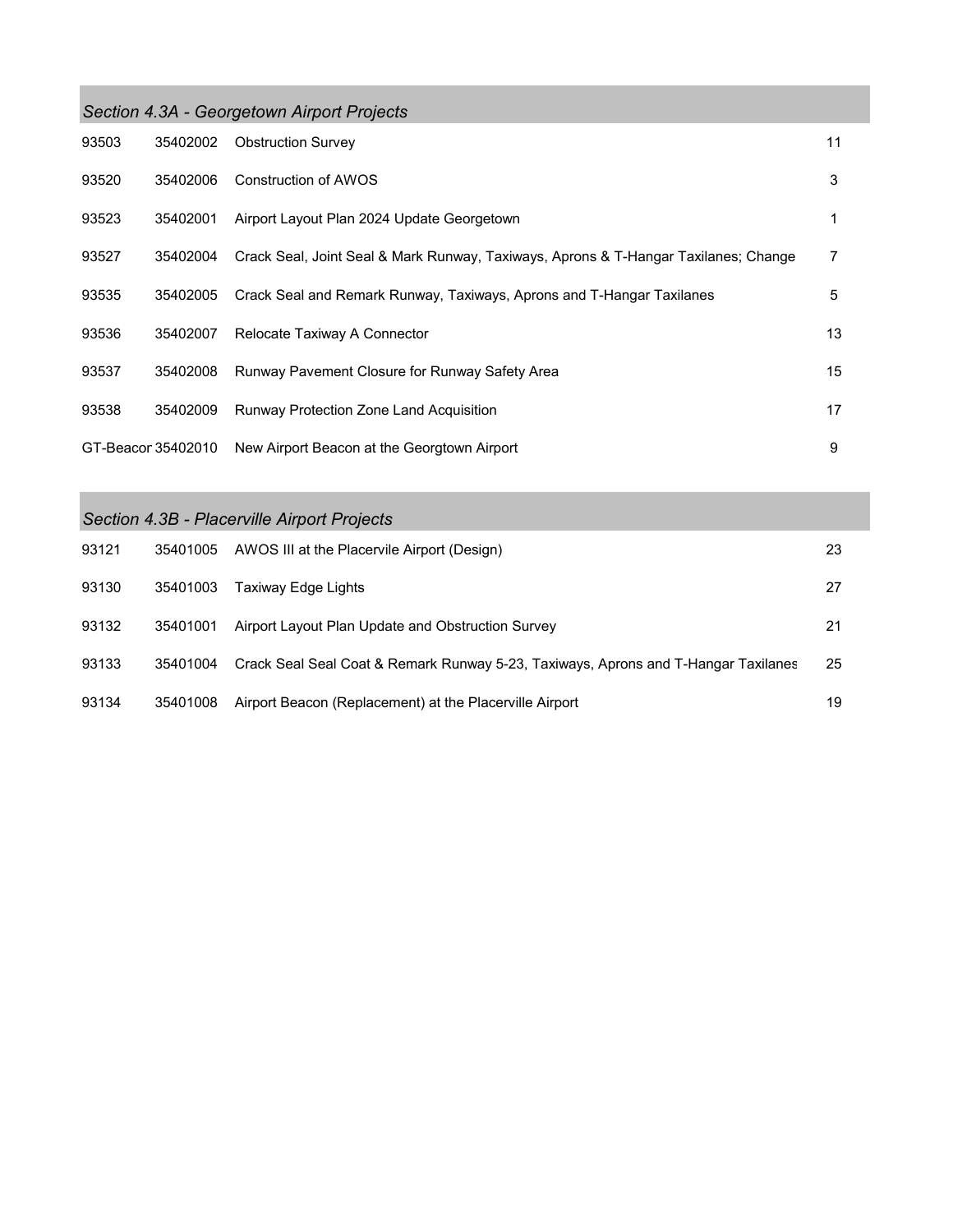| Section 4.4 - Transportation Facilities Improvement Projects |                                                           |                                              |   |  |  |  |
|--------------------------------------------------------------|-----------------------------------------------------------|----------------------------------------------|---|--|--|--|
| 81134                                                        |                                                           | <b>Headington Wash Rack Facility Project</b> |   |  |  |  |
|                                                              | Section 4.5 - Capital Overlay and Rehabilitation Projects |                                              |   |  |  |  |
| 72192                                                        | 36105048                                                  | Overlay - Elks Club Drive                    | 3 |  |  |  |
| 72193                                                        | 36105049                                                  | Overlay - El Dorado Hills Blvd.              |   |  |  |  |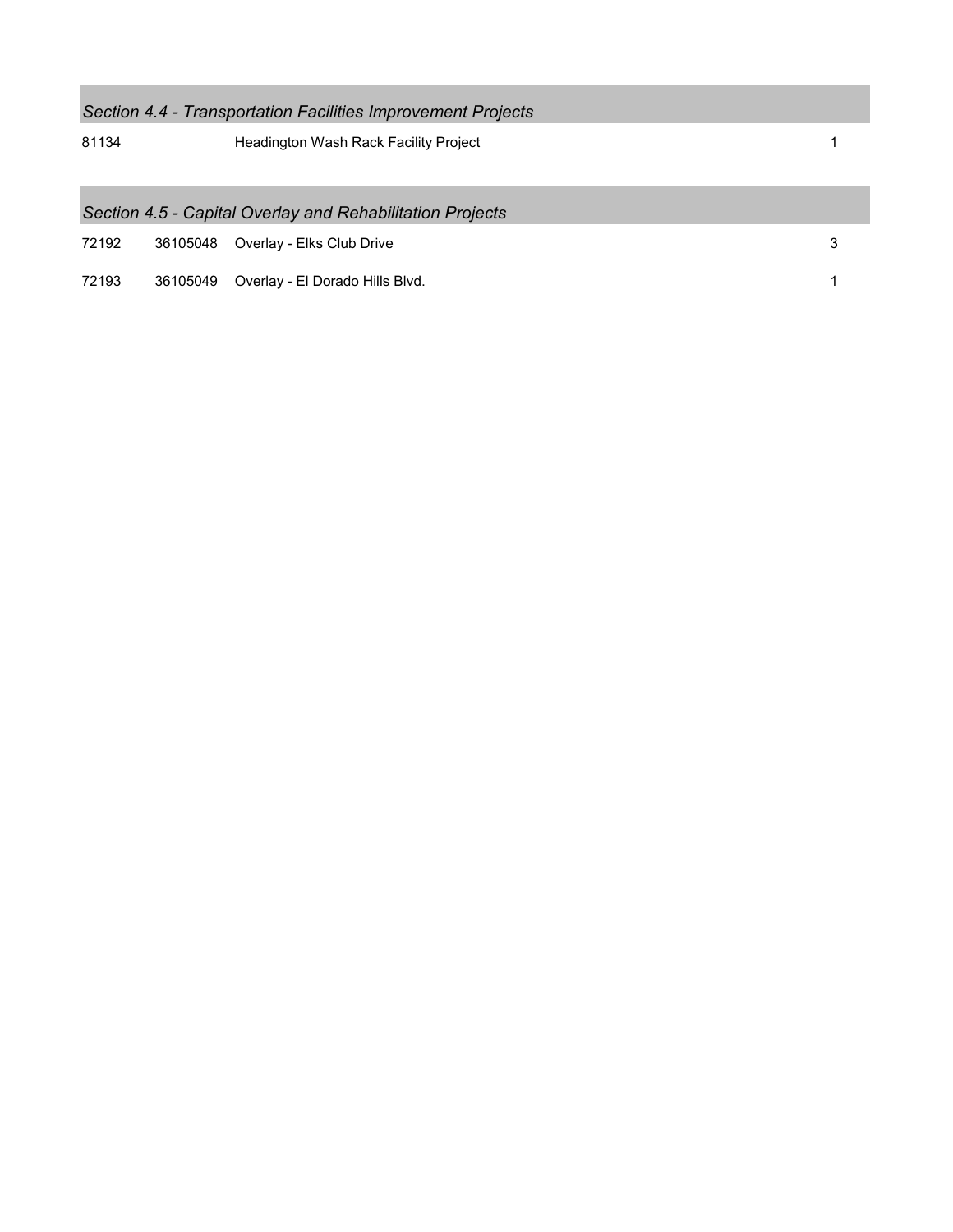#### **CIP Projects ‐ Sorted by Supervisor District Supervisor District 1 Projects, Alphabetical**

| Project<br><b>Number</b> | <b>Project Name</b>                                                                 | <b>Total</b><br>Cost |
|--------------------------|-------------------------------------------------------------------------------------|----------------------|
| <b>CORP</b>              |                                                                                     |                      |
| 72192                    | Overlay - Elks Club Drive                                                           | \$<br>839,000        |
| <b>West Slope</b>        |                                                                                     |                      |
| 72Bass                   | Bass Lake Road from U.S. 50 to Serrano Parkway                                      | 1,500,000<br>\$      |
| 97016                    | Bicycle/Pedestrian Counters - Class I Trails                                        | \$<br>249,000        |
| 72377                    | Country Club Drive Extension - El Dorado Hills Blvd to Silva Valley Parkway         | \$11,852,000         |
| 71362                    | Country Club Drive Extension - Silva Valley Parkway to Tong Road                    | \$7,173,000          |
| 71361                    | Country Club Drive Extension - Tong Road to Bass Lake Road                          | \$13,202,000         |
| 71360                    | Country Club Drive Realignment - Bass Lake Road to Tierra de Dios Drive             | \$14,443,000         |
| 72311                    | El Dorado Hills Blvd Class I Bike Path: Governor Drive to Brittany Place            | 1,456,000<br>\$      |
| 72Loch                   | Green Valley Road at Loch Way Intersection Improvement                              | \$<br>404,000        |
| 72376                    | Green Valley Road Widening from County Line to Sophia Parkway                       | \$<br>37,000         |
| GP178                    | Green Valley Road Widening from Francisco to Silva Valley Parkway                   | 6,646,000<br>\$      |
|                          | 72Latrobe Latrobe Road - Investment Blvd. to Golden Foothill Parkway/Clubview Drive | 8,647,000<br>\$      |
| OP005                    | Metal Beam Guardrail Installation - Various Locations                               | 672,000<br>\$        |
| 72308                    | New York Creek Trail (East) - Phase 2                                               | 1,543,000<br>\$      |
| 72195                    | Road Safety Improvement Various Location                                            | 1,799,000<br>\$      |
| 71324                    | Saratoga Way Extension - Phase 1                                                    | \$14,154,000         |
| GP147                    | Saratoga Way Extension - Phase 2                                                    | 3,311,000<br>\$      |
| 72313                    | Silva Valley Parkway Class I Bike Path Drainage Improvement                         | \$<br>351,000        |
| 72378                    | Silva Valley Parkway/Harvard Way Intersection Improvements                          | 782,000<br>\$        |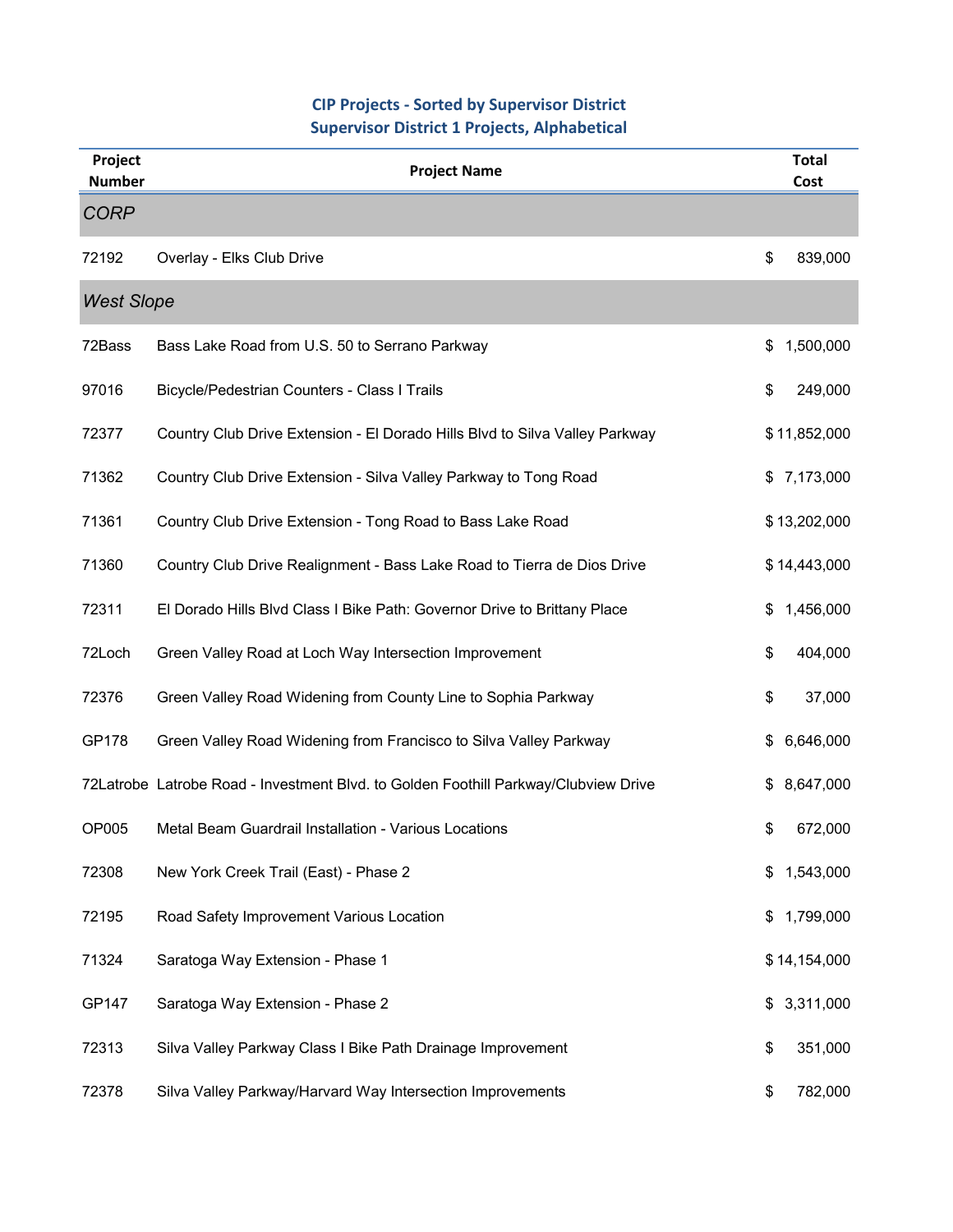| Project<br><b>Number</b> | <b>Project Name</b>                                                                                        | <b>Total</b><br>Cost |
|--------------------------|------------------------------------------------------------------------------------------------------------|----------------------|
|                          | <b>West Slope - Continued</b>                                                                              |                      |
| 76108                    | Silver Springs Parkway Offsite (South Segment)                                                             | 9,460,000<br>\$      |
| 53118                    | <b>Transit Services Improvements</b>                                                                       | 7,102,000<br>\$      |
| GP148                    | U.S. 50 Auxiliary Lane Eastbound - Bass Lake Road to Cambridge Road                                        | 9,734,000<br>\$      |
| 53125                    | U.S. 50 Auxiliary Lane Eastbound - Sacramento County Line to El Dorado<br>Hills Blvd                       | 7,176,000<br>\$      |
| 53117                    | U.S. 50 Auxiliary Lane Westbound - Bass Lake Road to Silva Valley Parkway                                  | 6,026,000<br>\$      |
| 53115                    | U.S. 50 Auxiliary Lane Westbound - El Dorado Hills Blvd IC to Sacramento County Line                       | \$6,185,000          |
| 71330                    | U.S. 50 /Bass Lake Road Interchange Improvements                                                           | 5,322,000<br>\$      |
| 71323                    | U.S. 50 /El Dorado Hills Blvd Interchange Improvements - Phase 2B                                          | 9,517,000<br>\$.     |
| 71328                    | U.S. 50 / Silva Valley Parkway Interchange - Phase 1                                                       | \$53,902,000         |
| 71368                    | U.S. 50 /Silva Valley Parkway Interchange Phase 1 Landscape                                                | 2,200,000<br>\$      |
| 71345                    | U.S. 50 / Silva Valley Parkway Interchange - Phase 2 - On Ramps and Auxiliary<br>Lanes on U.S. 50          | 8,441,000<br>\$      |
| 72381                    | White Rock Road Widening (2 to 4 lanes) - Manchester Drive to Sacramento County Line                       | \$3,691,000          |
| 72374                    | White Rock Road Widening (2 to 4 lanes) - Monte Verde Drive to U.S. 50/Silva Valley<br>Parkway Interchange | 6,197,000<br>\$      |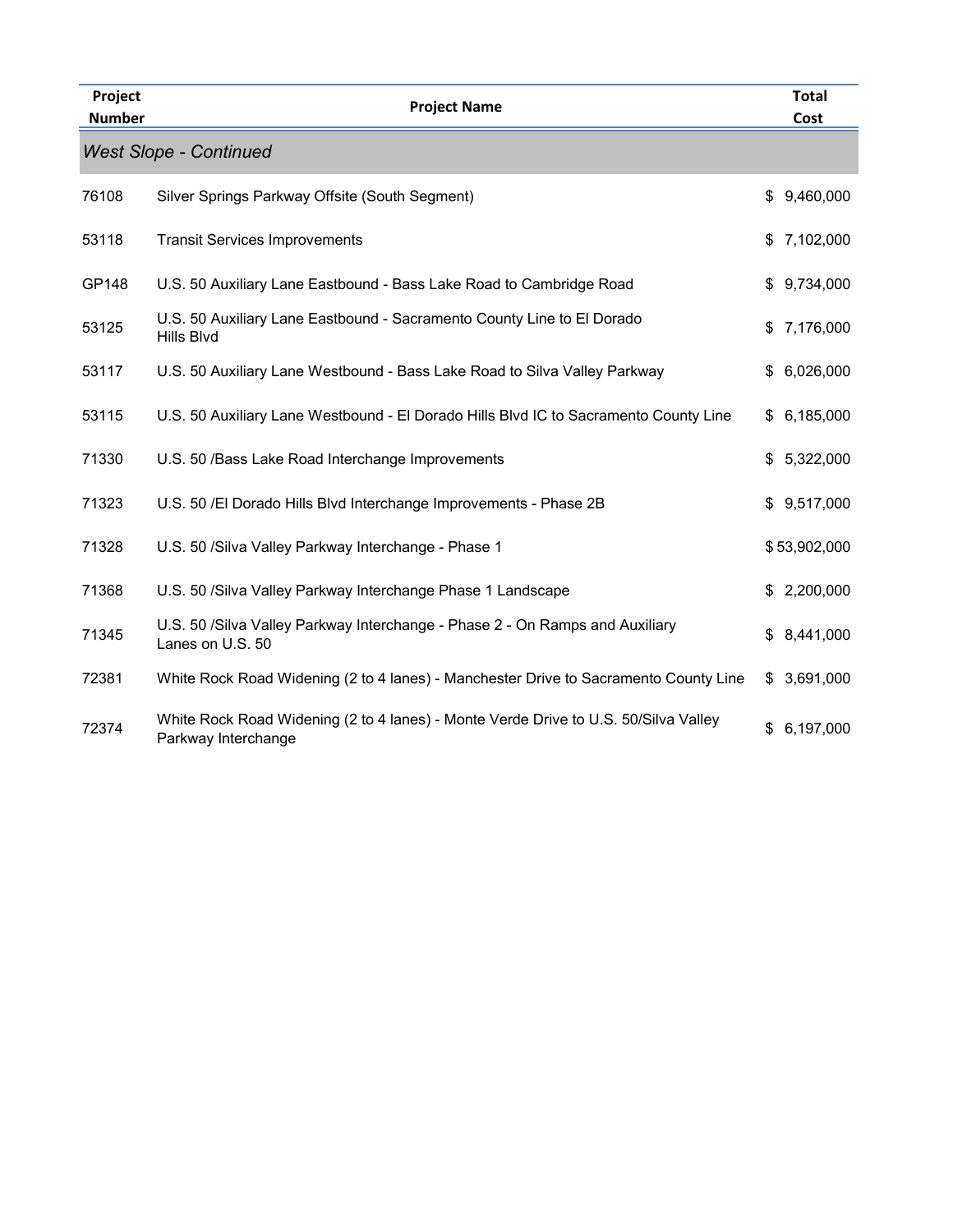#### **CIP Projects ‐ Sorted by Supervisor District Supervisor District 2 Projects, Alphabetical**

| Project<br><b>Number</b> | <b>Project Name</b>                                                                 | <b>Total</b><br>Cost |  |  |  |
|--------------------------|-------------------------------------------------------------------------------------|----------------------|--|--|--|
| <b>West Slope</b>        |                                                                                     |                      |  |  |  |
| 77116                    | Bucks Bar Road at the North Fork Cosumnes River - Bridge Replacement                | 9,366,000<br>\$      |  |  |  |
| 72143                    | Cameron Park Drive Widening - Phase 1 (Palmer Drive to Toronto Road)                | 3,621,000<br>\$      |  |  |  |
| 72144                    | Cameron Park Drive Widening - Phase 2 (Toronto Road to Sudbury Road)<br><b>NEW</b>  | 2,915,000<br>\$      |  |  |  |
| 77139                    | Clear Creek Road at Clear Creek (PM 0.25) - Bridge Replacement                      | 4,392,000<br>\$      |  |  |  |
| 77138                    | Clear Creek Road at Clear Creek (PM 1.82) - Bridge Replacement                      | 4,212,000<br>\$      |  |  |  |
| 71360                    | Country Club Drive Realignment - Bass Lake Road to Tierra de Dios Drive             | \$14,443,000         |  |  |  |
| 66116                    | Latrobe Connection                                                                  | 761,000<br>\$        |  |  |  |
| 99454                    | Latrobe Railroad Track Washout Repairs                                              | \$<br>433,000        |  |  |  |
|                          | 72Latrobe Latrobe Road - Investment Blvd. to Golden Foothill Parkway/Clubview Drive | 8,647,000<br>\$      |  |  |  |
| 72312                    | Merrychase and Country Club Drive - Sidewalks and Class II and Class III Bike Paths | 897,000<br>\$        |  |  |  |
| OP005                    | Metal Beam Guardrail Installation - Various Locations                               | \$<br>672,000        |  |  |  |
| 72195                    | Road Safety Improvement Various Location                                            | 1,799,000<br>\$      |  |  |  |
| 53118                    | <b>Transit Services Improvements</b>                                                | 7,102,000<br>\$      |  |  |  |
| GP148                    | U.S. 50 Auxiliary Lane Eastbound - Bass Lake Road to Cambridge Road                 | 9,734,000<br>\$      |  |  |  |
| 53126                    | U.S. 50 Auxiliary Lane Eastbound Cambridge Road to Cameron Park Drive               | 9,638,000<br>\$      |  |  |  |
| 53127                    | U.S. 50 Auxiliary Lane Eastbound - Cameron Park Drive to Ponderosa Road             | 9,238,000<br>\$      |  |  |  |
| 53117                    | U.S. 50 Auxiliary Lane Westbound - Bass Lake Road to Silva Valley Parkway           | 6,026,000<br>\$      |  |  |  |
| 53US50                   | U.S. 50 Auxiliary Lane Westbound Cameron Park Drive to Cambridge Road               | \$12,301,000         |  |  |  |
| 73367                    | U.S. 50 /Bass Lake Rd Eastbound Off Ramp Signalization                              | 1,151,000<br>\$      |  |  |  |
| 71330                    | U.S. 50 /Bass Lake Road Interchange Improvements                                    | \$5,322,000          |  |  |  |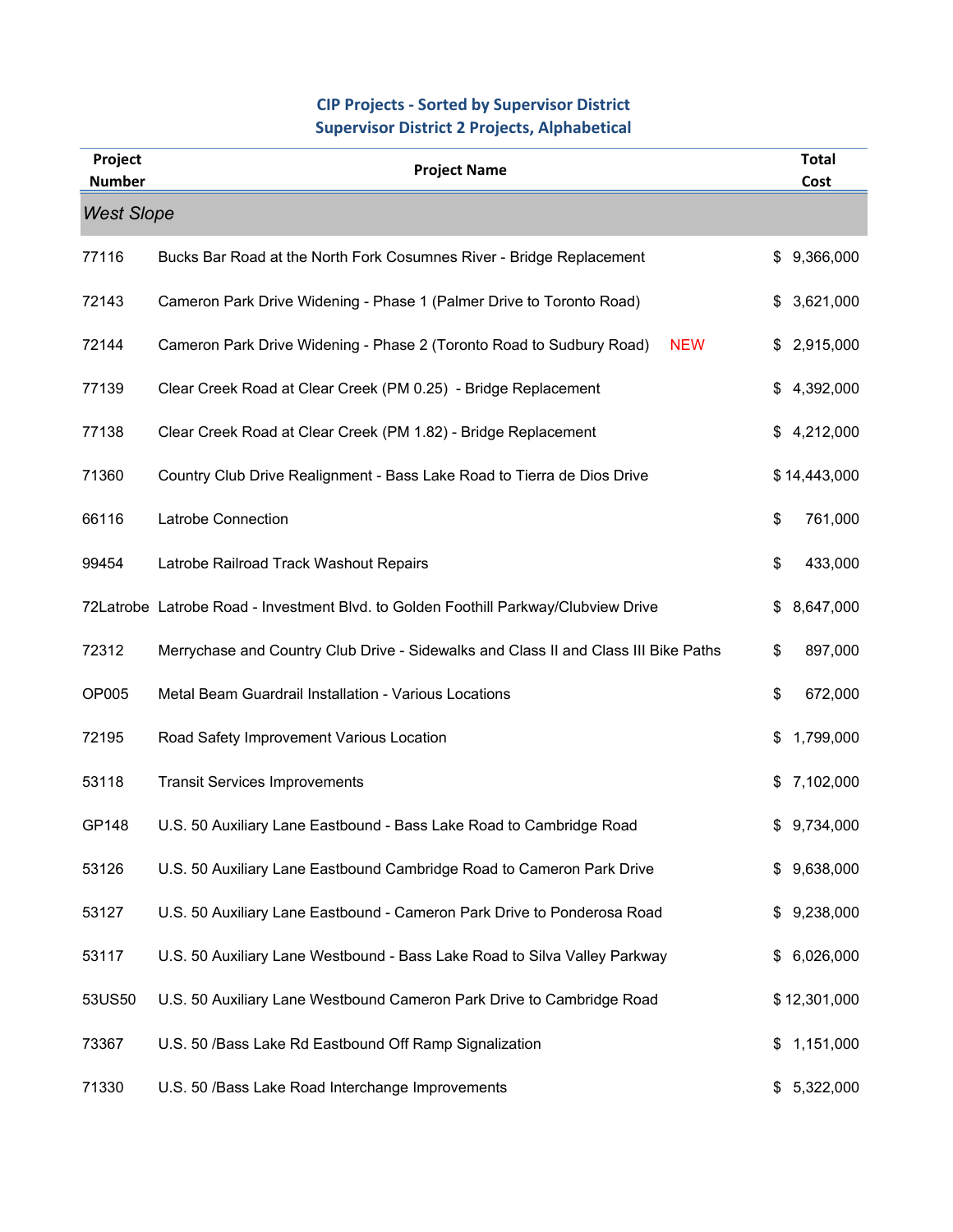| Project<br><b>Number</b> | <b>Project Name</b>                                                                                        | <b>Total</b><br>Cost |
|--------------------------|------------------------------------------------------------------------------------------------------------|----------------------|
|                          | <b>West Slope - Continued</b>                                                                              |                      |
| 71332                    | U.S. 50 / Cambridge Road Interchange Improvements                                                          | 9,493,000<br>\$      |
| 72361                    | U.S. 50 / Cameron Park Drive Interchange Improvements                                                      | \$63,389,000         |
| 71338                    | U.S. 50 /Ponderosa Road Interchange - Durock Road Realignment                                              | \$10,893,000         |
| 71333                    | U.S. 50 /Ponderosa Road/South Shingle Road Interchange Improvements                                        | \$24,160,000         |
| 71328                    | U.S. 50 / Silva Valley Parkway Interchange - Phase 1                                                       | \$53,902,000         |
| 71368                    | U.S. 50 / Silva Valley Parkway Interchange Phase 1 Landscape                                               | 2,200,000<br>\$      |
| 71345                    | U.S. 50 / Silva Valley Parkway Interchange - Phase 2 - On Ramps and Auxiliary<br>Lanes on U.S. 50          | 8,441,000<br>\$      |
| 72374                    | White Rock Road Widening (2 to 4 lanes) - Monte Verde Drive to U.S. 50/Silva Valley<br>Parkway Interchange | 6,197,000<br>\$      |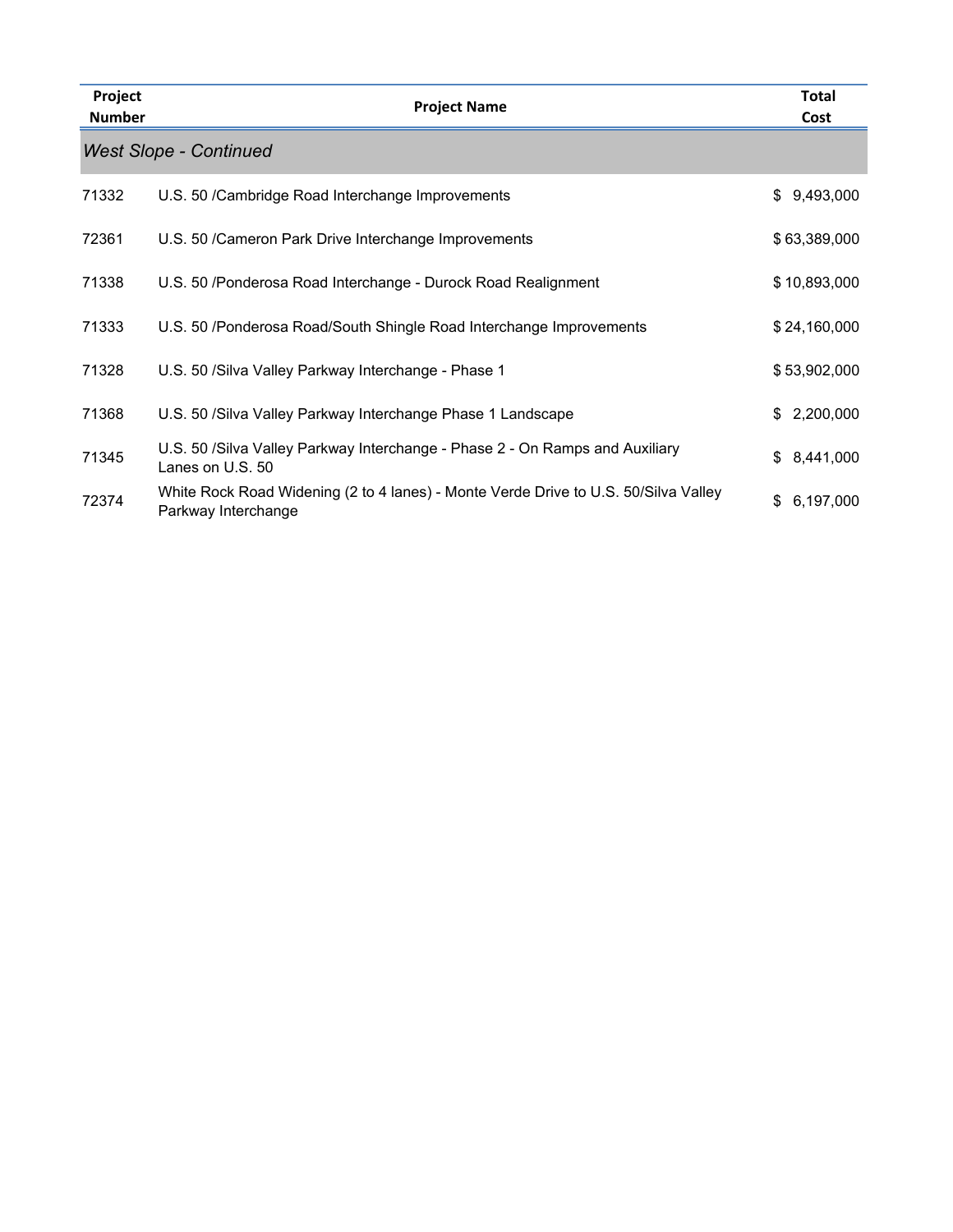#### **CIP Projects ‐ Sorted by Supervisor District Supervisor District 3 Projects, Alphabetical**

| Project<br><b>Number</b> | <b>Project Name</b>                                                                          |    | <b>Total</b><br>Cost |  |  |
|--------------------------|----------------------------------------------------------------------------------------------|----|----------------------|--|--|
| Airports - Placerville   |                                                                                              |    |                      |  |  |
| 93134                    | Airport Beacon (Replacement) at the Placerville Airport                                      | \$ | 153,000              |  |  |
| 93132                    | Airport Layout Plan Update and Obstruction Survey                                            | \$ | 537,000              |  |  |
| 93121                    | AWOS III at the Placervile Airport (Design)                                                  | \$ | 438,000              |  |  |
| 93133                    | Crack Seal Seal Coat & Remark Runway 5-23, Taxiways, Aprons and T-Hangar<br><b>Taxilanes</b> | \$ | 1,680,000            |  |  |
| 93130                    | <b>Taxiway Edge Lights</b>                                                                   | \$ | 672,000              |  |  |
| <b>Facilities</b>        |                                                                                              |    |                      |  |  |
| 81134                    | Headington Wash Rack Facility Project                                                        | \$ | 1,700,000            |  |  |
| <b>West Slope</b>        |                                                                                              |    |                      |  |  |
| 97016                    | Bicycle/Pedestrian Counters - Class I Trails                                                 | \$ | 249,000              |  |  |
| 72383                    | <b>NEW</b><br>Camino Frontage Road - Pondorado Extension                                     | \$ | 2,545,000            |  |  |
| 77142                    | Cedar Ravine Road at Weber Creek - Bridge Rehabilitation                                     | \$ | 3,248,000            |  |  |
| 72375                    | Diamond Springs Parkway - Phase 1A - SR-49 Realignment                                       | \$ | 15,528,000           |  |  |
| 72334                    | Diamond Springs Parkway - Phase 1B                                                           | \$ | 28,293,000           |  |  |
| 97017                    | El Dorado Trail - Halcon Road to Carson Road                                                 | \$ | 1,999,000            |  |  |
| 97015                    | El Dorado Trail - Missouri Flat Road Bike/Pedestrain Overcrossing                            | \$ | 5,193,000            |  |  |
| 97014                    | El Dorado Trail - Missouri Flat Road to El Dorado Road                                       | \$ | 4,593,000            |  |  |
| 73365                    | Enterprise Drive/Missouri Flat Road - Signalization                                          | \$ | 2,995,000            |  |  |
| 78707                    | Green Valley Road-Slip Below Road                                                            | \$ | 1,376,000            |  |  |
| 77127                    | Green Valley Road at Indian Creek - Bridge Replacement                                       | \$ | 5,663,000            |  |  |
| 77114                    | Green Valley Road at Weber Creek - Bridge Replacement                                        | \$ | 11,999,000           |  |  |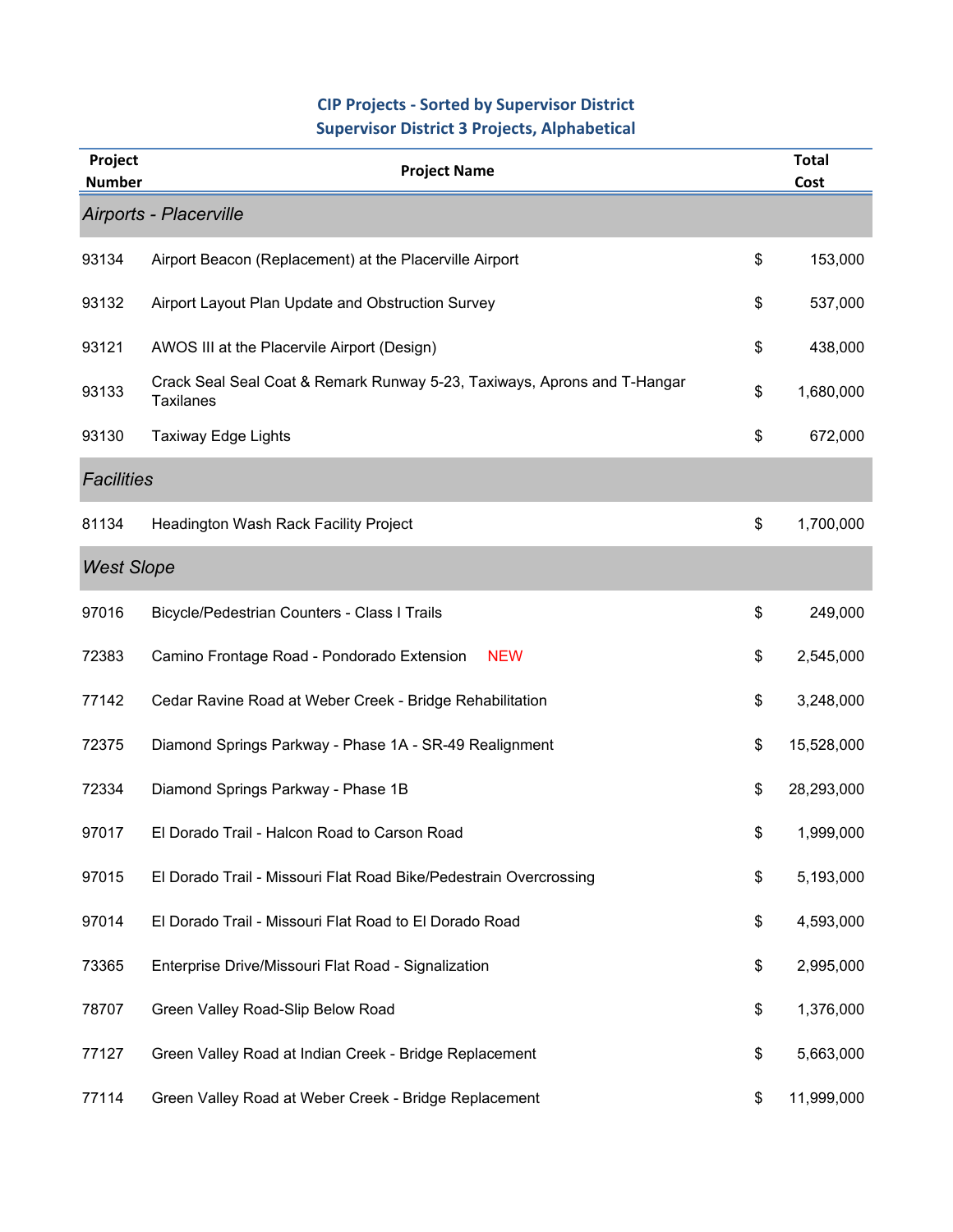| Project<br><b>Number</b> | <b>Project Name</b>                                                                     | <b>Total</b><br>Cost |
|--------------------------|-----------------------------------------------------------------------------------------|----------------------|
|                          | <b>West Slope- Continued</b>                                                            |                      |
| 77137                    | Greenstone Road at Slate Creek - Bridge Replacement                                     | \$<br>4,303,000      |
| 77135                    | Hanks Exchange at Squaw Hollow Creek - Bridge Replacement                               | \$<br>5,812,000      |
| 71375                    | Headington Road Extension - Missouri Flat Road to El Dorado Road                        | \$<br>6,958,000      |
| 73366                    | Industrial Drive/Missouri Flat Road - Signalization & Realignment                       | \$<br>2,370,000      |
| 72196                    | Intersection Safety/Pedestrian Safety Improvement                                       | \$<br>494,000        |
| 72197                    | Intersection Safety/Sight Triangle Improvement                                          | \$<br>536,000        |
| OP005                    | Metal Beam Guardrail Installation - Various Locations                                   | \$<br>672,000        |
| 72142                    | Missouri Flat Road Widening - China Garden to Pleasant Valley Road/SR49                 | \$<br>4,321,000      |
| 77126                    | Mosquito Road Bridge at South Fork American River - Bridge Replacement                  | \$<br>82,560,000     |
| 77122                    | Newtown Road at South Fork of Weber Creek - Bridge Replacement                          | \$<br>5,846,000      |
| 77134                    | Oak Hill Road at Squaw Hollow Creek - Bridge Replacement                                | \$<br>6,722,000      |
| 72195                    | Road Safety Improvement Various Location                                                | \$<br>1,799,000      |
| 53118                    | <b>Transit Services Improvements</b>                                                    | \$<br>7,102,000      |
| 71319                    | U.S. 50 / Camino Area Safety Project                                                    | \$<br>784,000        |
| 71347                    | U.S. 50 /El Dorado Road Interchange Improvements - Phase 1                              | \$<br>5,673,000      |
| 71376                    | U.S. 50 /El Dorado Road Interchange Improvements - Phase 2                              | \$<br>11,555,000     |
| 71359                    | U.S. 50 /Missouri Flat Road Interchange - Phase 1B.2                                    | \$<br>2,203,000      |
| 71346                    | U.S. 50 /Missouri Flat Road Interchange Improvements - Phase 1C Riparian Restoration \$ | 1,329,000            |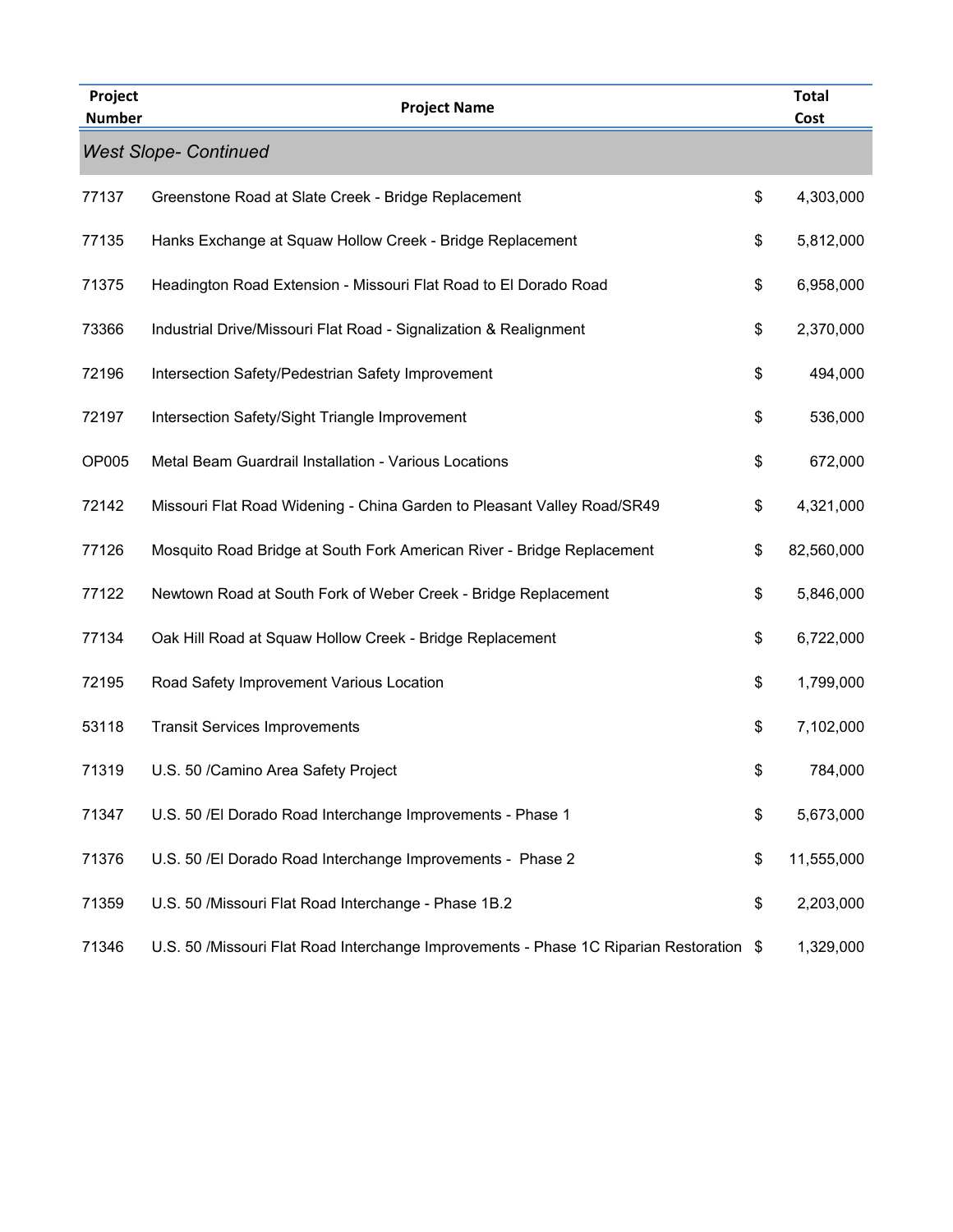### **CIP Projects ‐ Sorted by Supervisor District Supervisor District 4 Projects, Alphabetical**

| Project<br><b>Number</b> | <b>Project Name</b>                                                                                  |     | <b>Total</b><br>Cost |
|--------------------------|------------------------------------------------------------------------------------------------------|-----|----------------------|
|                          | Airports - Georgetown                                                                                |     |                      |
| 93523                    | Airport Layout Plan 2024 Update Georgetown                                                           | \$  | 85,000               |
| 93520                    | <b>Construction of AWOS</b>                                                                          | \$  | 268,000              |
| 93535                    | Crack Seal and Remark Runway, Taxiways, Aprons and T-Hangar Taxilanes                                | \$  | 323,000              |
| 93527                    | Crack Seal, Joint Seal & Mark Runway, Taxiways, Aprons & T-Hangar Taxilanes;<br>Change Runway End ID | \$  | 340,000              |
|                          | GT-Beacon New Airport Beacon at the Georgtown Airport                                                | \$  | 153,000              |
| 93503                    | <b>Obstruction Survey</b>                                                                            | \$  | 188,000              |
| 93536                    | Relocate Taxiway A Connector                                                                         | \$  | 518,000              |
| 93537                    | Runway Pavement Closure for Runway Safety Area                                                       | \$  | 528,000              |
| 93538                    | Runway Protection Zone Land Acquisition                                                              | \$  | 185,000              |
| <b>West Slope</b>        |                                                                                                      |     |                      |
| 77128                    | Bassi Road at Granite Creek - Bridge Replacement                                                     | \$  | 4,506,000            |
| 72143                    | Cameron Park Drive Widening - Phase 1 (Palmer Drive to Toronto Road)                                 | \$  | 3,621,000            |
| 72144                    | <b>NEW</b><br>Cameron Park Drive Widening - Phase 2 (Toronto Road to Sudbury Road)                   | \$  | 2,915,000            |
| 77127                    | Green Valley Road at Indian Creek - Bridge Replacement                                               | \$. | 5,663,000            |
| 77136                    | Green Valley Road at Mound Springs Creek - Bridge Replacement                                        | \$  | 6,225,000            |
| 77109                    | Green Valley Road at Tennessee Creek - Bridge Replacement                                            | \$. | 6,040,000            |
| 77137                    | Greenstone Road at Slate Creek - Bridge Replacement                                                  | S.  | 4,303,000            |
| 71375                    | Headington Road Extension - Missouri Flat Road to El Dorado Road                                     | \$  | 6,958,000            |
| 99455                    | Henningsen Lotus Park Streambank Restoration                                                         | \$  | 339,000              |
| 72191                    | Ice House Road Pavement Rehab - Phase 2                                                              |     | \$20,317,000         |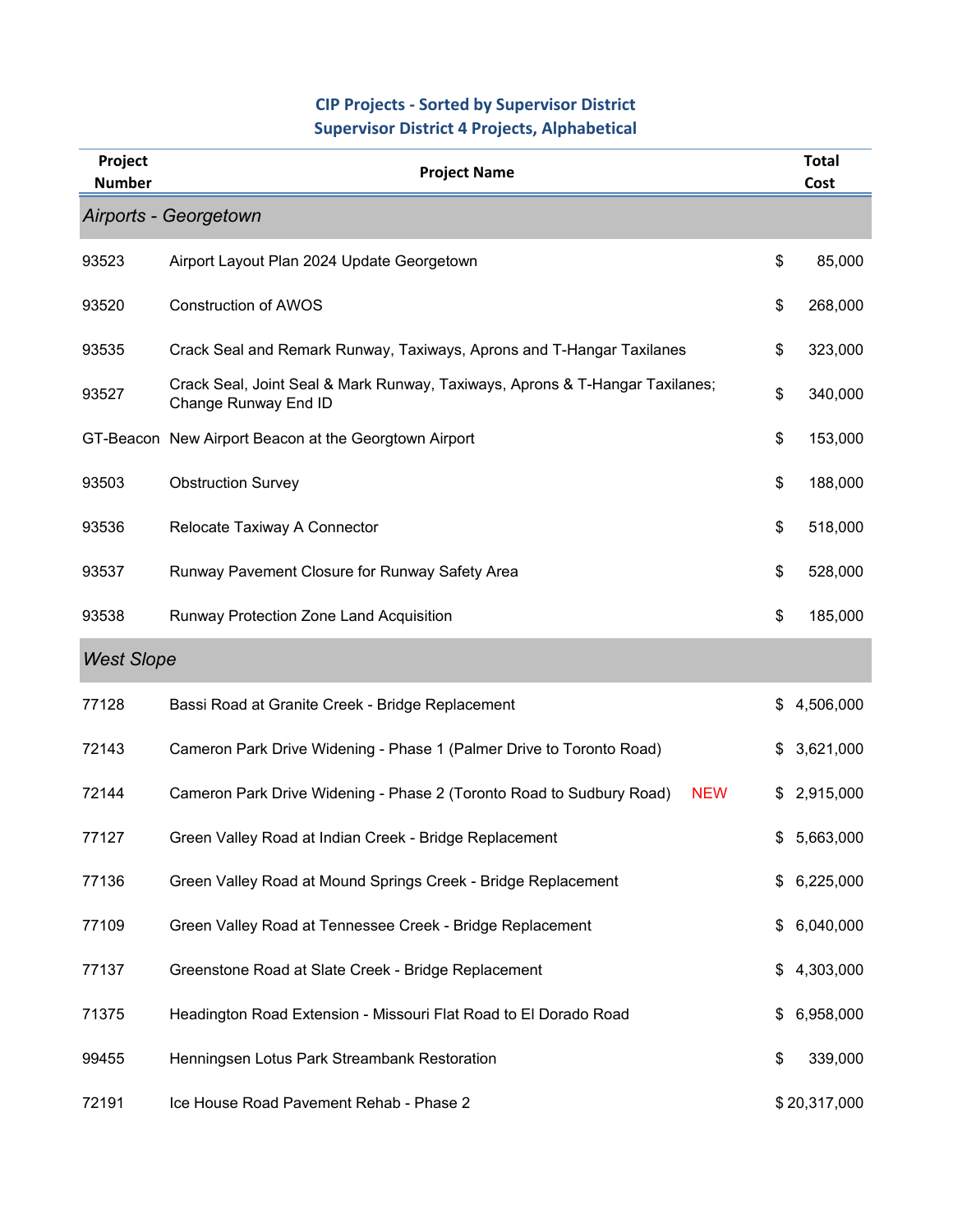| Project<br><b>Number</b> | <b>Project Name</b>                                                    | <b>Total</b><br>Cost |
|--------------------------|------------------------------------------------------------------------|----------------------|
|                          | <b>West Slope- Continued</b>                                           |                      |
| 72196                    | Intersection Safety/Pedestrian Safety Improvement                      | \$<br>494,000        |
| 72197                    | Intersection Safety/Sight Triangle Improvement                         | \$<br>536,000        |
| OP005                    | Metal Beam Guardrail Installation - Various Locations                  | \$<br>672,000        |
| 77126                    | Mosquito Road Bridge at South Fork American River - Bridge Replacement | \$82,560,000         |
| 77129                    | Mount Murphy Road at South Fork American River - Bridge Replacement    | \$25,113,000         |
| 97018                    | Ponderosa Class II Bike Lanes and Sidewalk                             | \$<br>1,704,000      |
| 72195                    | Road Safety Improvement Various Location                               | \$<br>1,799,000      |
| 53118                    | <b>Transit Services Improvements</b>                                   | \$<br>7,102,000      |
| 53128                    | U.S. 50 Auxiliary Lane Wetbound - Ponderosa Road to Cameron Park Drive | \$<br>9,877,000      |
| 72361                    | U.S. 50 / Cameron Park Drive Interchange Improvements                  | \$63,389,000         |
| 71339                    | U.S. 50 /Ponderosa Road Interchange - North Shingle Road Realignment   | \$<br>7,644,000      |
| 71333                    | U.S. 50 /Ponderosa Road/South Shingle Road Interchange Improvements    | \$24,160,000         |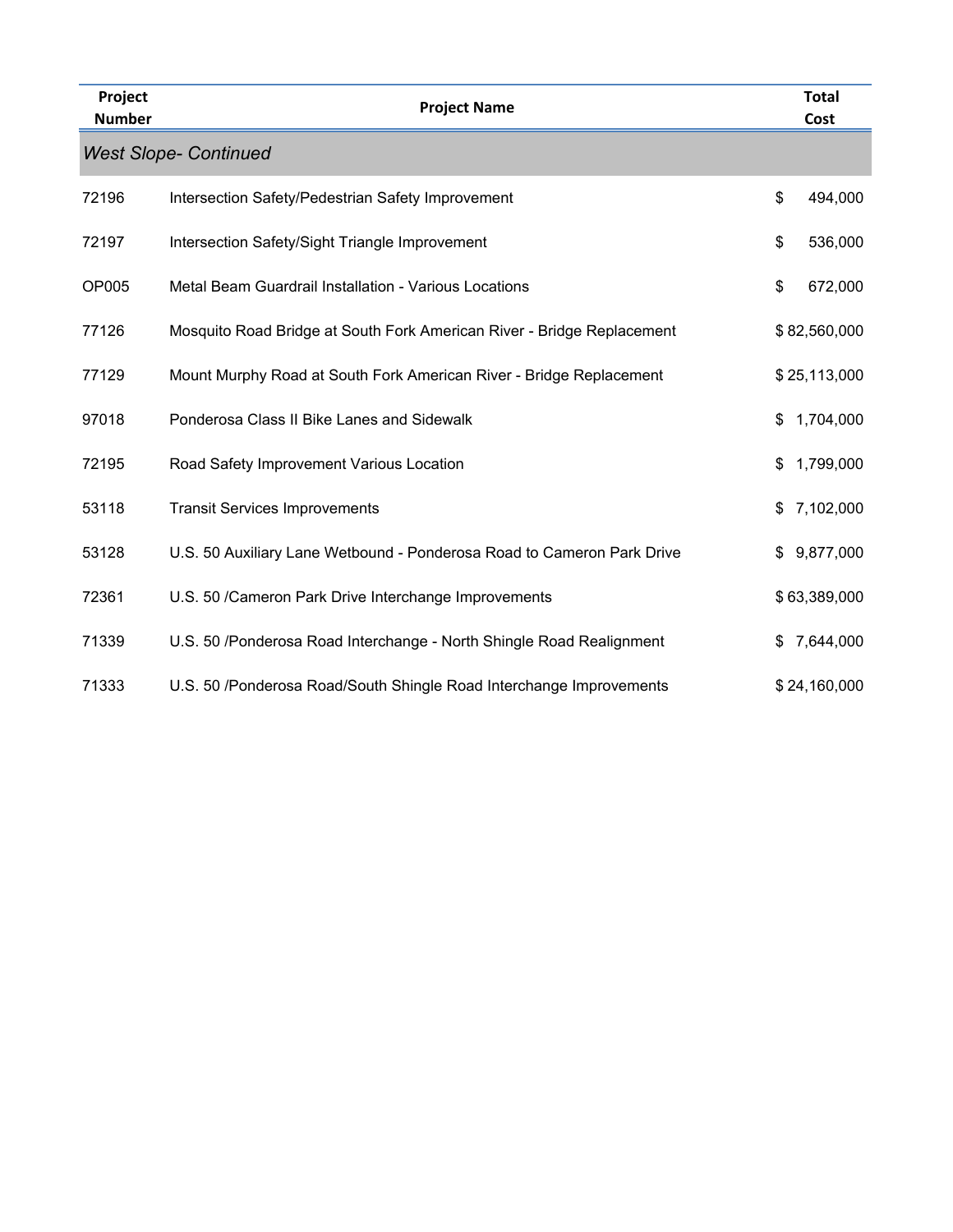## **CIP Projects ‐ Sorted by Supervisor District Supervisor District 5 Projects, Alphabetical**

| Project<br><b>Number</b> | <b>Project Name</b>                                                      | <b>Total</b><br>Cost |
|--------------------------|--------------------------------------------------------------------------|----------------------|
| <b>CORP</b>              |                                                                          |                      |
| 72192                    | Overlay - Elks Club Drive                                                | \$<br>839,000        |
| <b>Tahoe</b>             |                                                                          |                      |
| 95199                    | Apache Avenue Pedestrian Safety and Connectivity                         | \$1,695,000          |
| 72380                    | Apache Avenue/U.S. 50 Intersection Improvement Project                   | \$2,218,000          |
| 95174                    | Chiapa Erosion Control Project                                           | \$2,084,000          |
| 95187                    | <b>Cold Creek Fisheries Project</b>                                      | \$1,845,000          |
| 95191                    | Country Club Heights Erosion Control Project                             | \$3,103,000          |
| 95157                    | County Service Are (CSA) #5 Erosion Control Project                      | \$1,514,000          |
| 95197                    | Deleware Water Quality Project                                           | \$<br>751,000        |
| 72194                    | Fallen Leaf Road Pavement Rehabilitation and Recreational Access Project | \$3,750,000          |
| 95180                    | Glenridge Erosion Control Project                                        | \$1,748,000          |
| 72198                    | <b>Guardrail Upgrades Tahoe</b>                                          | 611,000<br>\$        |
| 95708                    | Highway 89 Class I Trail                                                 | \$2,110,000          |
| 95179                    | Meyers Stream Enviornmenta Zone/Erosion Control Project                  | \$2,444,000          |
| 95166                    | North Upper Truckee SEZ Restoration Project                              | 957,000<br>\$        |
| 95177                    | <b>Oflyng Water Quality Project</b>                                      | \$1,239,000          |
| 72379                    | Pioneer Trail/U.S. 50 Intersection Safety Improvement                    | \$5,330,000          |
| 95117                    | San Bernardino Class I Bike Path Project                                 | \$2,658,000          |
| 95198                    | San Bernardino Water Quality Project                                     | 751,000<br>\$        |